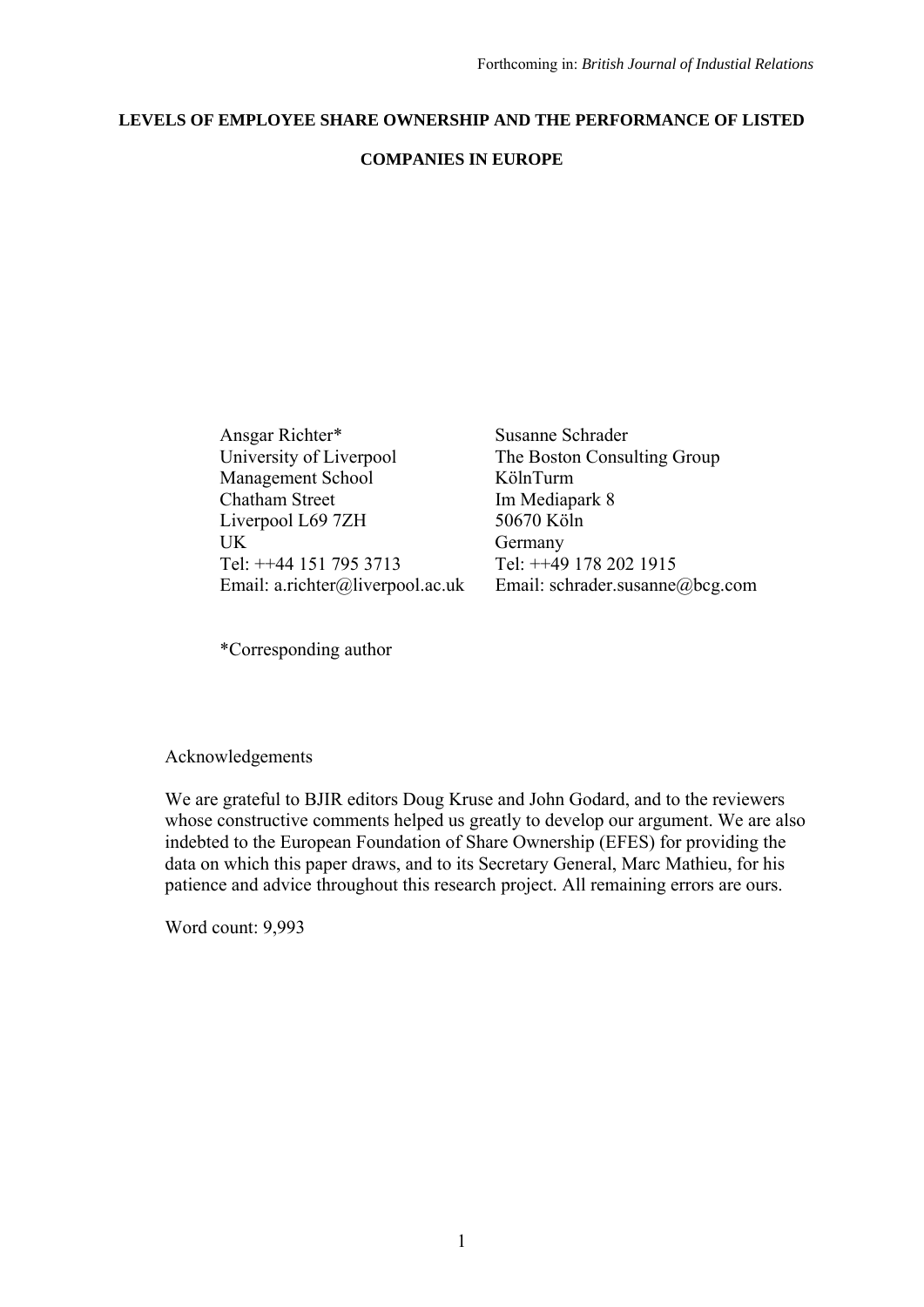# **ABSTRACT**

We investigate the effects of employee share ownership (ESO) on three alternative measures of firm performance in a panel of 1115 companies from the five largest European economies. The results show that firms with ESO enjoy significantly higher levels of capital market performance and of accounting performance than firms without ESO however, the marginal effects of ESO are declining with increasing ESO levels. ESO does not have a clear effect on productivity. These findings hold for all countries except Spain. Variations in ESO levels within firms over time exert little performance effects.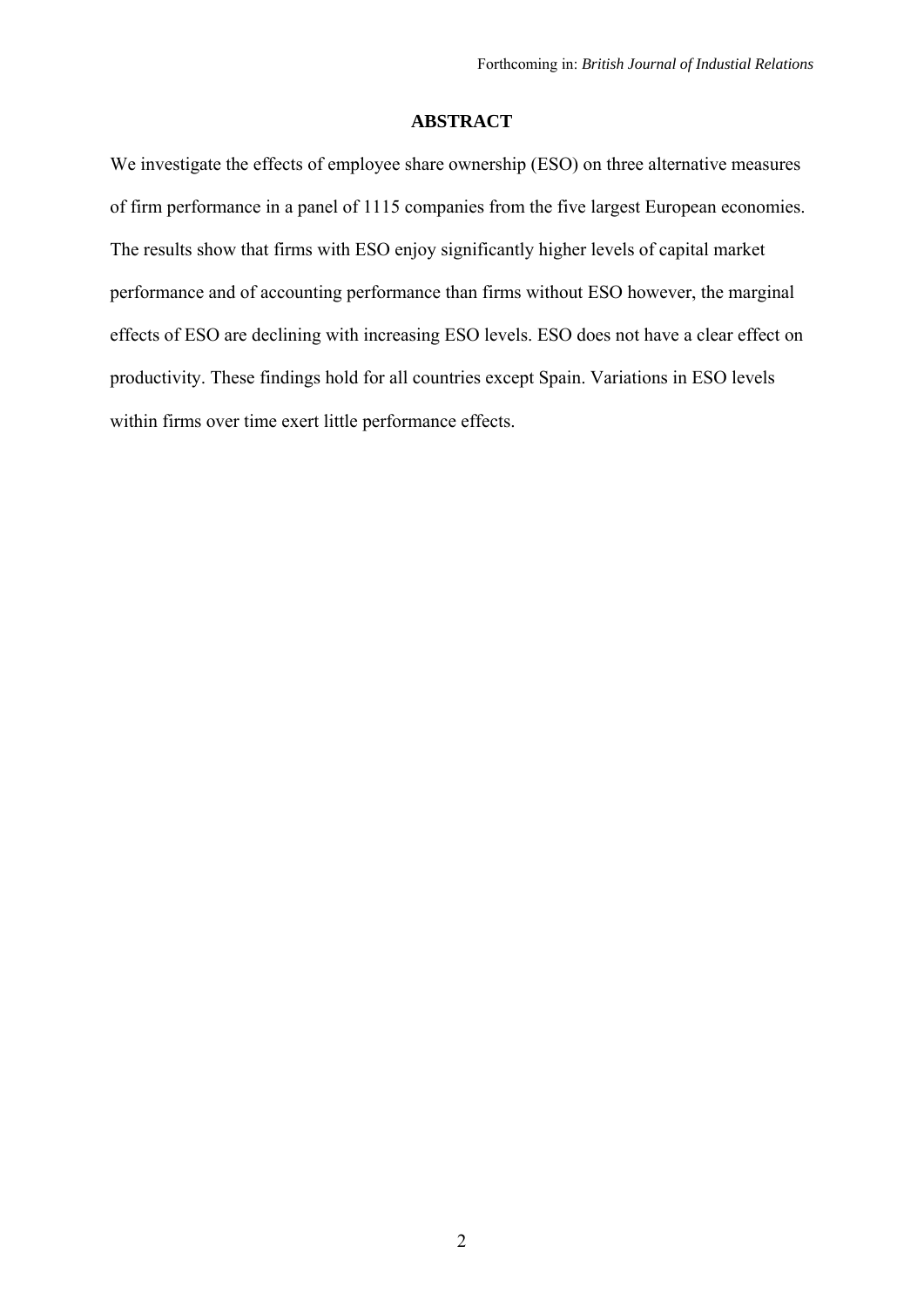# **LEVELS OF EMPLOYEE SHARE OWNERSHIP AND THE PERFORMANCE OF LISTED COMPANIES IN EUROPE**

Giving employees an ownership stake in their companies is widely believed to be beneficial not only for the employees themselves, but also for the firms concerned (Gates 1998; Rosen et al. 2005). According to economic theory, these beneficial effects are rooted in the interest alignment between employees and other shareholders, and the resulting reduction in principalagent problems (French 1987). However, economists also caution that employee share ownership (ESO) may have undesirable consequences on the firm level such as the costs associated with adopting and administering employee share ownership plans (Jones & Kato 1995).

Empirical research has largely, but not unequivocally, attested to the idea that ESO is good for firm performance (Freeman 2007; Freeman et al. 2010). In an analysis of French firms, Guedri & Hollandts (2008) find an inverted U-shaped effect of employee ownership on accounting performance, but no significant effect on capital market performance. Their study raises three issues that we seek to address in our paper. First, we investigate whether the potential effects of ESO hold for different dimensions of firm performance, namely capital market performance, accounting performance, and productivity. Distinguishing between alternative performance measures is important as these measures represent the performance expectations of different stakeholder groups (Richard et al. 2009). Second, we provide a more finely-grained analysis of the ESO–performance relationship, by using a spline regression approach that makes less restrictive assumptions regarding the nature of the relationship than does the quadratic regression methodology employed by Guedri & Hollandts (2008). Third, we use a large-scale sample of companies from the five largest European economies, in order to assess whether the presumed performance effects of ESO are contingent on institutional and socio-economic conditions in the countries concerned. We argue that differences in these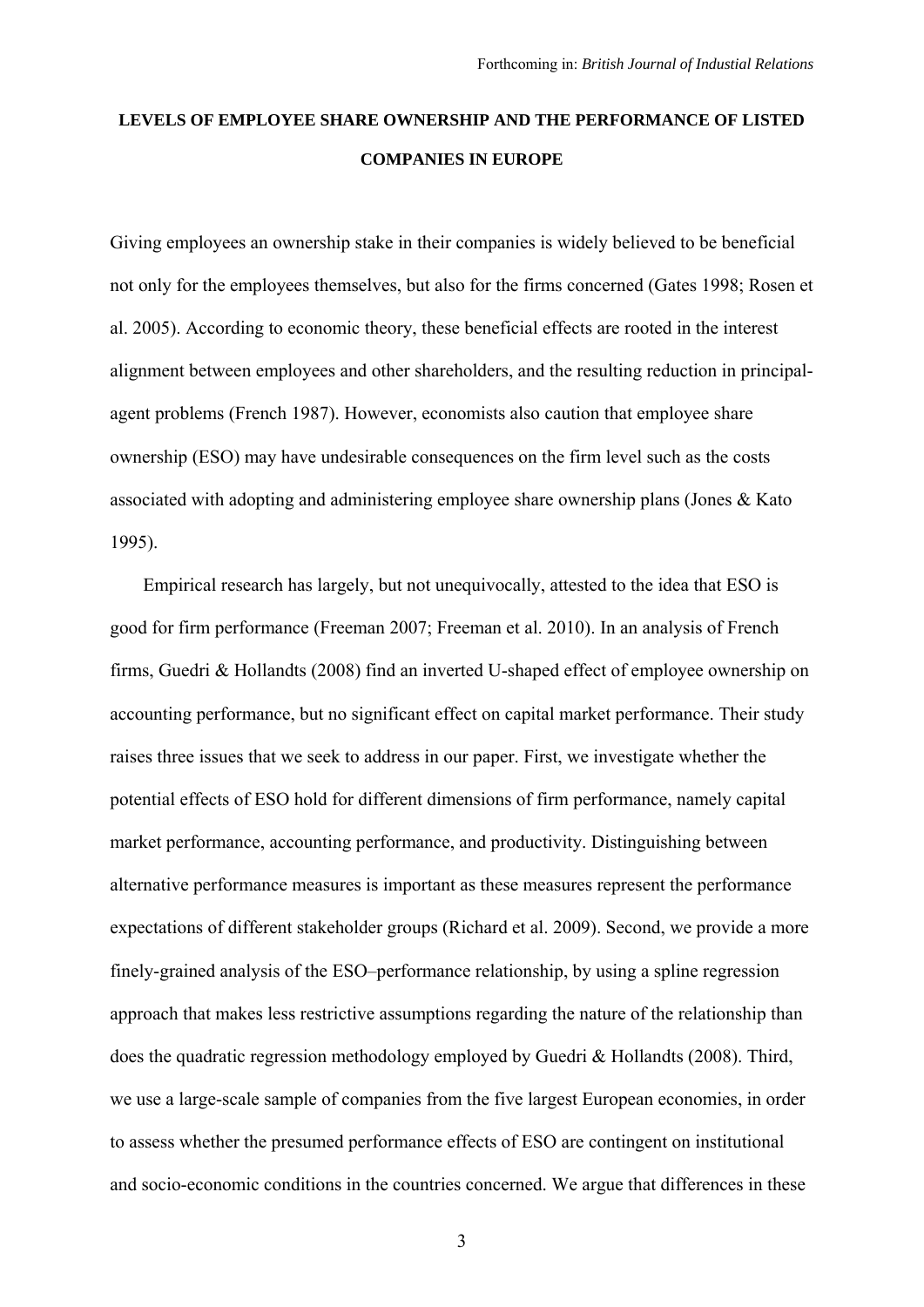conditions across countries not only affect the level of ESO, but that they also moderate the strength and shape of the ESO–firm performance relationship.

# **REVIEW**

Employee share ownership refers to situations in which a broad cross-section of employees holds a portion of the ownership rights in the firm employing them. This characteristic distinguishes ESO from other ownership forms, which involve only a limited fraction of the work force, such as partnerships. Employee participation in ownership is often viewed as normatively preferable to exclusive control of companies by outside shareholders for such reasons as equality or autonomy (Dow 2003). Nevertheless, absolute ESO levels in many market-based economies are low (Boatright 2004). However, the importance of ESO has increased in recent decades for a variety of reasons, e.g. the increased importance of (investments in) human capital in knowledge-intensive firms (e.g., Robinson & Zhang 2005).

The economics literature has analyzed the effects of employee share ownership primarily in terms of a device for alleviating principal-agent problems between workers and shareholders (Holmstrom & Milgrom 1991). Principal-agent theory suggests that the interests of shareholders (principals) and employees (agents) may differ (e.g., Conte & Svejnar 1988; Sappington 1991). Under conditions of information asymmetry and imperfect monitoring. agents may maximize their own utility at the expense of principals (Jensen & Meckling 1976).

Economic theory thus suggests that ESO may benefit firm performance by internalizing conflicts of interest between workers and owners (French 1987). Employees who hold a stake in the ownership rights are entitled to sharing in the returns of the firm for which they work. This right should increase employee motivation to exert effort, to cooperate with management, and to stay with the firm. These arguments resonate with behavioral perspectives, suggesting that employee participation in ownership elicits feelings of attachment to and responsibility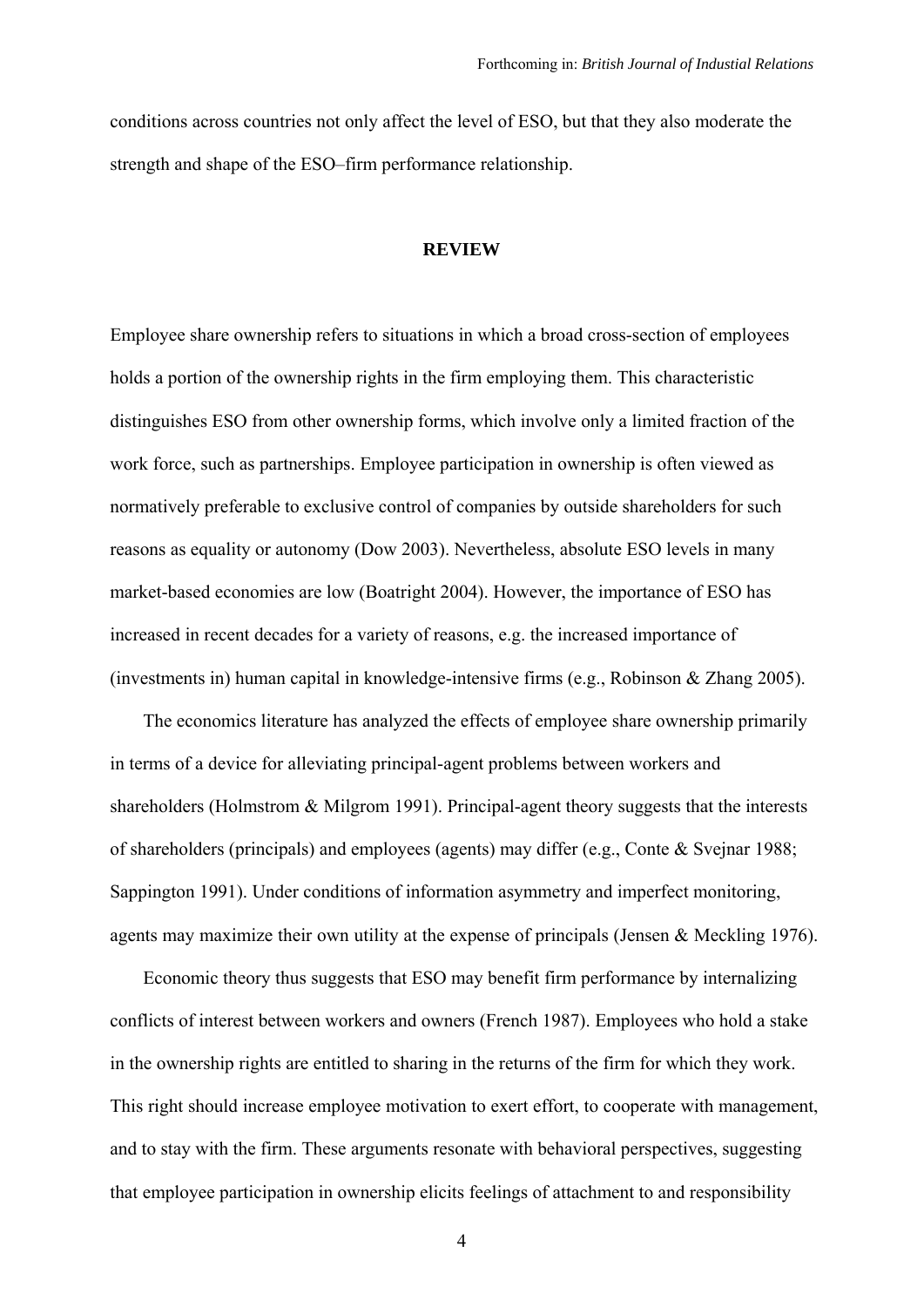for the firm concerned [\(Pierce et al. 2001; Rousseau & Shperling 2003\).](https://www.researchgate.net/publication/272577423_Toward_a_Theory_of_Psychological_Ownership_in_Organizations?el=1_x_8&enrichId=rgreq-bf6fc5ea-a734-4125-a098-d331cf69e429&enrichSource=Y292ZXJQYWdlOzI4MzU3OTQ5MztBUzoyOTM5MzA3NDc4NzUzMzlAMTQ0NzA4OTk1OTkzNQ==) Employee stability can facilitate investment in human capital and skill accumulation, thus improving firm performance [\(Hansmann 1996\).](https://www.researchgate.net/publication/37713203_The_Ownership_of_Enterprise?el=1_x_8&enrichId=rgreq-bf6fc5ea-a734-4125-a098-d331cf69e429&enrichSource=Y292ZXJQYWdlOzI4MzU3OTQ5MztBUzoyOTM5MzA3NDc4NzUzMzlAMTQ0NzA4OTk1OTkzNQ==) A cooperative culture can foster trust and reduce bargaining costs associated with collective choice [\(Ben-Ner 1988\).](https://www.researchgate.net/publication/4956319_Comparative_Empirical_Observations_on_Worker-Owned_and_Capitalist_Firms?el=1_x_8&enrichId=rgreq-bf6fc5ea-a734-4125-a098-d331cf69e429&enrichSource=Y292ZXJQYWdlOzI4MzU3OTQ5MztBUzoyOTM5MzA3NDc4NzUzMzlAMTQ0NzA4OTk1OTkzNQ==) A more participatory firm is expected to experience superior conflict resolution and fewer strikes and work stoppages [\(Estrin et al.](https://www.researchgate.net/publication/4968397_The_Productivity_Effects_of_Worker_Participation_Producer_Co-Operatives_in_Western_Economies?el=1_x_8&enrichId=rgreq-bf6fc5ea-a734-4125-a098-d331cf69e429&enrichSource=Y292ZXJQYWdlOzI4MzU3OTQ5MztBUzoyOTM5MzA3NDc4NzUzMzlAMTQ0NzA4OTk1OTkzNQ==)  [1987\).](https://www.researchgate.net/publication/4968397_The_Productivity_Effects_of_Worker_Participation_Producer_Co-Operatives_in_Western_Economies?el=1_x_8&enrichId=rgreq-bf6fc5ea-a734-4125-a098-d331cf69e429&enrichSource=Y292ZXJQYWdlOzI4MzU3OTQ5MztBUzoyOTM5MzA3NDc4NzUzMzlAMTQ0NzA4OTk1OTkzNQ==) Front-line workers are experts regarding the processes at their own workplace and, if committed to the success of their firm, are more likely to make suggestions for improvements to increase productivity (Nalbantian 1987). Ownership participation increases their interest in the business and fosters engagement in productivity-enhancing activities such as quality control circles (Jones & Kato 1995).

At the same time, economists caution that ESO may induce inefficiencies that limit its positive effects on firm performance or even reduce it, for four reasons. First, in the presence of a large number of shareholders, an increase in the share of an employee's total compensation that is accounted for by his/her participation in ownership may soften his/her incentives to increase individual performance, as s/he bears the full cost of effort as well as the cost of the risk associated with the variability in returns, while receiving only a small portion of the gains accruing from it. As this effect holds true for every employee shareholder, it may limit aggregate value creation [\(Boatright 2004\).](https://www.researchgate.net/publication/242591533_Employee_Governance_and_the_Ownership_of_the_Firm?el=1_x_8&enrichId=rgreq-bf6fc5ea-a734-4125-a098-d331cf69e429&enrichSource=Y292ZXJQYWdlOzI4MzU3OTQ5MztBUzoyOTM5MzA3NDc4NzUzMzlAMTQ0NzA4OTk1OTkzNQ==) Informal and formal monitoring may reduce this problem [\(Fama & Jensen 1983\)](https://www.researchgate.net/publication/2317738_Separation_of_ownership_and_control_J_Law_Econ?el=1_x_8&enrichId=rgreq-bf6fc5ea-a734-4125-a098-d331cf69e429&enrichSource=Y292ZXJQYWdlOzI4MzU3OTQ5MztBUzoyOTM5MzA3NDc4NzUzMzlAMTQ0NzA4OTk1OTkzNQ==) and employee identification with the firm will increase information sharing and peer monitoring [\(Putterman 1993\),](https://www.researchgate.net/publication/4968825_Ownership_and_the_Nature_of_the_Firm?el=1_x_8&enrichId=rgreq-bf6fc5ea-a734-4125-a098-d331cf69e429&enrichSource=Y292ZXJQYWdlOzI4MzU3OTQ5MztBUzoyOTM5MzA3NDc4NzUzMzlAMTQ0NzA4OTk1OTkzNQ==) yet these mechanisms are imperfect especially in large and anonymous organizations.

Second, higher ESO levels may also weaken the incentives for outside monitoring and control as economic surplus for non-employee shareholders decreases (Jensen & Meckling 1979). Furthermore, higher levels of ESO may facilitate managerial entrenchment [\(Pugh et al.](https://www.researchgate.net/publication/226744871_ESOPs_takeover_protection_and_corporate_decision-making?el=1_x_8&enrichId=rgreq-bf6fc5ea-a734-4125-a098-d331cf69e429&enrichSource=Y292ZXJQYWdlOzI4MzU3OTQ5MztBUzoyOTM5MzA3NDc4NzUzMzlAMTQ0NzA4OTk1OTkzNQ==) [1999\),](https://www.researchgate.net/publication/226744871_ESOPs_takeover_protection_and_corporate_decision-making?el=1_x_8&enrichId=rgreq-bf6fc5ea-a734-4125-a098-d331cf69e429&enrichSource=Y292ZXJQYWdlOzI4MzU3OTQ5MztBUzoyOTM5MzA3NDc4NzUzMzlAMTQ0NzA4OTk1OTkzNQ==) although empirical research does not universally support this argument [\(Lu et al. 2007\).](https://www.researchgate.net/publication/261895085_Managerial_Turnover_and_ESOP_Performance?el=1_x_8&enrichId=rgreq-bf6fc5ea-a734-4125-a098-d331cf69e429&enrichSource=Y292ZXJQYWdlOzI4MzU3OTQ5MztBUzoyOTM5MzA3NDc4NzUzMzlAMTQ0NzA4OTk1OTkzNQ==) Managers may use ESO to protect their position and defend against threats of hostile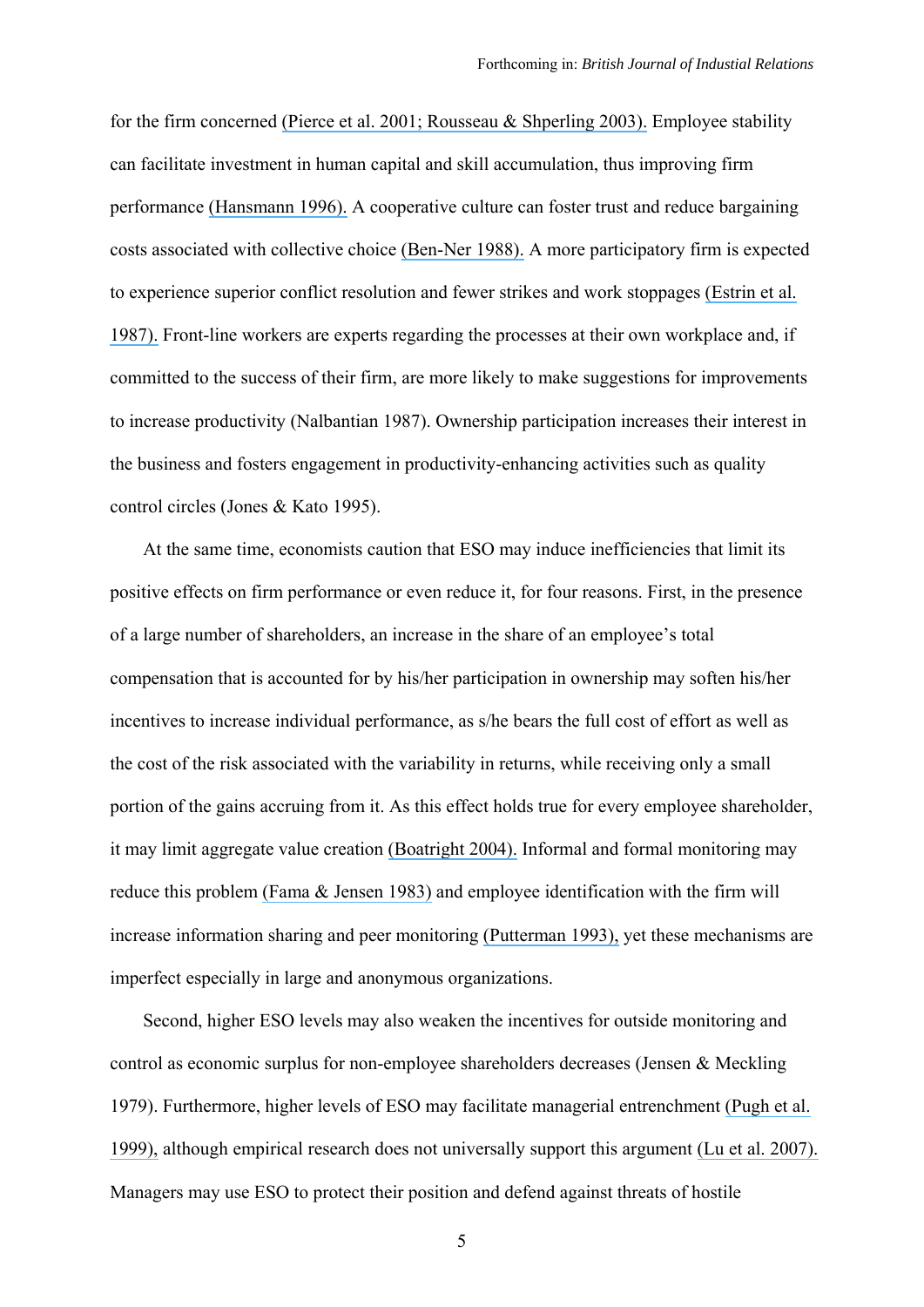takeovers [\(Aubert et al. 2011; Rauh 2006\).](https://www.researchgate.net/publication/228317762_Employee_Ownership_Management_Entrenchment_vs_Reward_Management?el=1_x_8&enrichId=rgreq-bf6fc5ea-a734-4125-a098-d331cf69e429&enrichSource=Y292ZXJQYWdlOzI4MzU3OTQ5MztBUzoyOTM5MzA3NDc4NzUzMzlAMTQ0NzA4OTk1OTkzNQ==) The entrenchment argument may have lost importance since the 1980s, a period characterized by high levels of hostile takeover activities by 'corporate raiders', yet some argue that in recent years ESO may serve similar purposes in helping management defend against unwelcome advances by private equity investors (Keeling 2007).

Third, employees are in a weak position to bear the costs associated with greater ownership of their firm [\(Hansmann 1996\).](https://www.researchgate.net/publication/37713203_The_Ownership_of_Enterprise?el=1_x_8&enrichId=rgreq-bf6fc5ea-a734-4125-a098-d331cf69e429&enrichSource=Y292ZXJQYWdlOzI4MzU3OTQ5MztBUzoyOTM5MzA3NDc4NzUzMzlAMTQ0NzA4OTk1OTkzNQ==) Employees have comparatively tight wealth constraints and face borrowing restrictions [\(Pagano et al. 1998\).](https://www.researchgate.net/publication/4912944_Why_Do_Companies_Go_Public_An_Empirical_Analysis?el=1_x_8&enrichId=rgreq-bf6fc5ea-a734-4125-a098-d331cf69e429&enrichSource=Y292ZXJQYWdlOzI4MzU3OTQ5MztBUzoyOTM5MzA3NDc4NzUzMzlAMTQ0NzA4OTk1OTkzNQ==) Even if they do not have to provide the financial means for the initial investment, they nevertheless bear the costs of suboptimal portfolio diversification [\(Brown et al. 2006; Schlicht & von Weizsäcker 1977\).](https://www.researchgate.net/publication/4921980_401k_Matching_Contributions_in_Company_Stock_Costs_and_Benefits_for_Firms_and_Workers?el=1_x_8&enrichId=rgreq-bf6fc5ea-a734-4125-a098-d331cf69e429&enrichSource=Y292ZXJQYWdlOzI4MzU3OTQ5MztBUzoyOTM5MzA3NDc4NzUzMzlAMTQ0NzA4OTk1OTkzNQ==)  However, recent work by [Blasi et al. \(2010\)](https://www.researchgate.net/publication/5189239_Risk_and_Lack_of_Diversification_under_Employee_Ownership_and_Shared_Capitalism?el=1_x_8&enrichId=rgreq-bf6fc5ea-a734-4125-a098-d331cf69e429&enrichSource=Y292ZXJQYWdlOzI4MzU3OTQ5MztBUzoyOTM5MzA3NDc4NzUzMzlAMTQ0NzA4OTk1OTkzNQ==) has shown that for most employees, prudent asset allocation strategies may include ownership stakes in their firm of approximately 10 to 15 per cent of an individual's portfolio at only modest loss in utility due to risk.

Fourth, higher levels of employee ownership may carry costs of collective decisionmaking. Especially in large enterprises with many employees, there is often heterogeneity of interests among employees, which leads to frictions in decision-making processes [\(Dow &](https://www.researchgate.net/publication/4781299_Why_Capital_Suppliers_Usually_Hire_Workers_What_We_Know_and_What_We_Need_to_Know?el=1_x_8&enrichId=rgreq-bf6fc5ea-a734-4125-a098-d331cf69e429&enrichSource=Y292ZXJQYWdlOzI4MzU3OTQ5MztBUzoyOTM5MzA3NDc4NzUzMzlAMTQ0NzA4OTk1OTkzNQ==) [Putterman 2000; Kennan & Wilson 1993\).](https://www.researchgate.net/publication/4781299_Why_Capital_Suppliers_Usually_Hire_Workers_What_We_Know_and_What_We_Need_to_Know?el=1_x_8&enrichId=rgreq-bf6fc5ea-a734-4125-a098-d331cf69e429&enrichSource=Y292ZXJQYWdlOzI4MzU3OTQ5MztBUzoyOTM5MzA3NDc4NzUzMzlAMTQ0NzA4OTk1OTkzNQ==) These arguments carry little weight at low levels of employee share ownership, as employee participation in governance is likely to be relatively limited in such situations, but they become more relevant as ESO levels increase.

The above considerations suggest that the marginal effects of ESO on firm performance should decline with increasing ESO levels. Moreover, the shape of the ESO–performance relationship may also depend on which performance dimension is used. For example, outside investors might welcome low levels of ESO due to its signaling effects, yet be more critical of higher ESO levels, which would translate into an inverted U-shaped relationship between ESO and capital market performance. In contrast, the motivational effects of ESO (which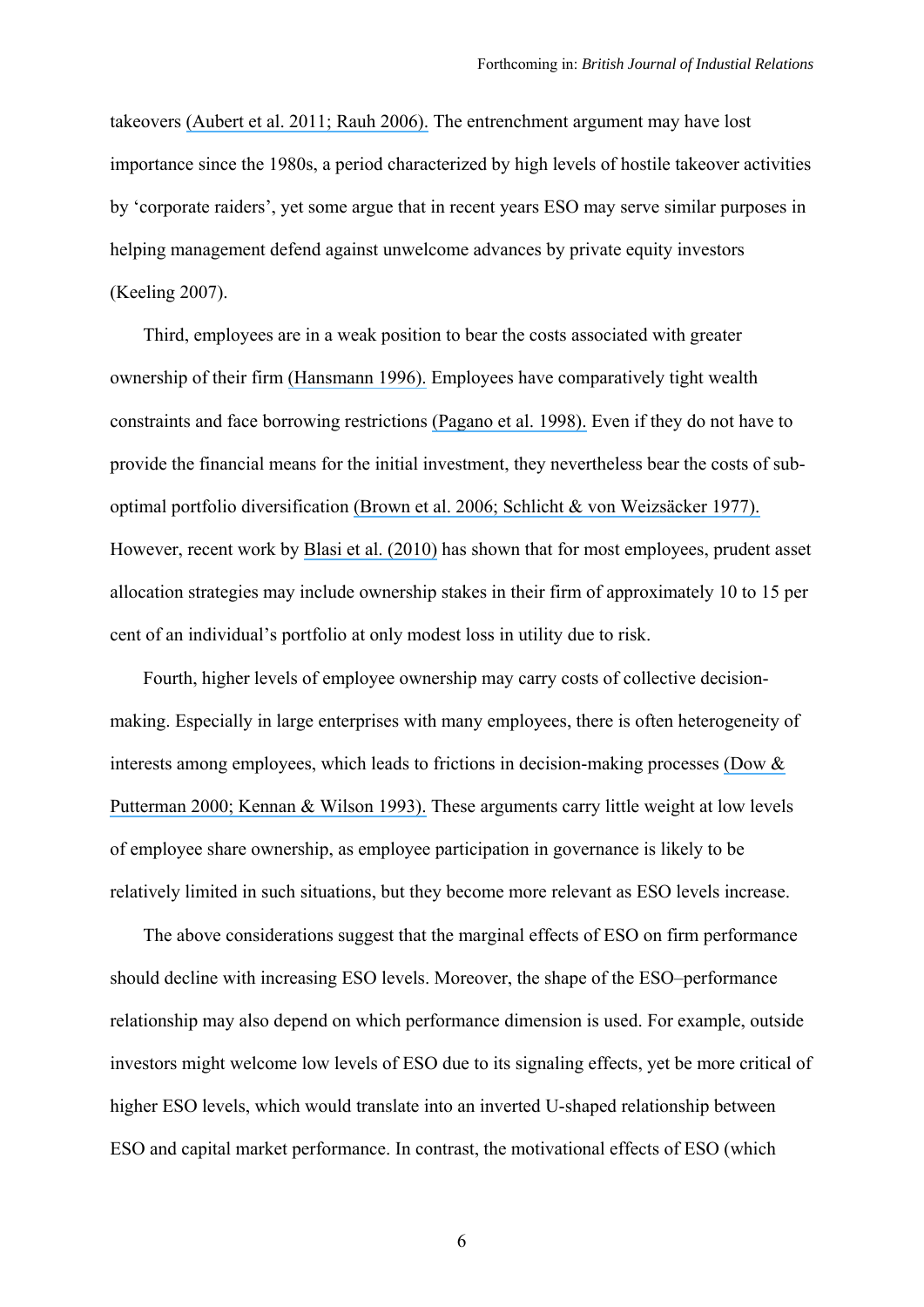would be better captured by productivity or accounting-based measure of performance) might only kick in at a particular (unknown) threshold level.

 Extant empirical research suggests that investigations of the ESO–firm performance relationship are sensitive to model specification and the use of alternative performance measures. There appears to be a weakly positive association between employee share ownership and *firm productivity* [\(Bradley et al. 1990; Jones & Kato 1995; Kalmi et al. 2005;](https://www.researchgate.net/publication/229631164_Employee_Ownership_and_Company_Performance?el=1_x_8&enrichId=rgreq-bf6fc5ea-a734-4125-a098-d331cf69e429&enrichSource=Y292ZXJQYWdlOzI4MzU3OTQ5MztBUzoyOTM5MzA3NDc4NzUzMzlAMTQ0NzA4OTk1OTkzNQ==) [Sengupta et al. 2007\).](https://www.researchgate.net/publication/229631164_Employee_Ownership_and_Company_Performance?el=1_x_8&enrichId=rgreq-bf6fc5ea-a734-4125-a098-d331cf69e429&enrichSource=Y292ZXJQYWdlOzI4MzU3OTQ5MztBUzoyOTM5MzA3NDc4NzUzMzlAMTQ0NzA4OTk1OTkzNQ==) Conte & Svejnar (1988) find a positive effect for low ESO levels when using regressions with instrumental variables, but no ESO effect on productivity when using OLS regression.

The effects of ESO on other measures of firm performance are not entirely conclusive. Many studies find positive ESO effects on *profits* [\(Kalmi et al. 2005; Long 1980; Rosen &](https://www.researchgate.net/publication/274226238_Job_Attitudes_and_Organizational_Performance_Under_Employee_Ownership?el=1_x_8&enrichId=rgreq-bf6fc5ea-a734-4125-a098-d331cf69e429&enrichSource=Y292ZXJQYWdlOzI4MzU3OTQ5MztBUzoyOTM5MzA3NDc4NzUzMzlAMTQ0NzA4OTk1OTkzNQ==) [Quarrey 1987\),](https://www.researchgate.net/publication/274226238_Job_Attitudes_and_Organizational_Performance_Under_Employee_Ownership?el=1_x_8&enrichId=rgreq-bf6fc5ea-a734-4125-a098-d331cf69e429&enrichSource=Y292ZXJQYWdlOzI4MzU3OTQ5MztBUzoyOTM5MzA3NDc4NzUzMzlAMTQ0NzA4OTk1OTkzNQ==) *growth* [\(Blasi et al.1996; Rosen & Quarrey 1987\),](https://www.researchgate.net/publication/5119292_Employee_Stock_Ownership_and_Corporate_Performance_Among_Public_Companies?el=1_x_8&enrichId=rgreq-bf6fc5ea-a734-4125-a098-d331cf69e429&enrichSource=Y292ZXJQYWdlOzI4MzU3OTQ5MztBUzoyOTM5MzA3NDc4NzUzMzlAMTQ0NzA4OTk1OTkzNQ==) *market returns* [\(Richardson](https://www.researchgate.net/publication/281506418_Employee_Share_Ownership_in_the_UK_An_Evaluation?el=1_x_8&enrichId=rgreq-bf6fc5ea-a734-4125-a098-d331cf69e429&enrichSource=Y292ZXJQYWdlOzI4MzU3OTQ5MztBUzoyOTM5MzA3NDc4NzUzMzlAMTQ0NzA4OTk1OTkzNQ==)  [& Nejad 1986\),](https://www.researchgate.net/publication/281506418_Employee_Share_Ownership_in_the_UK_An_Evaluation?el=1_x_8&enrichId=rgreq-bf6fc5ea-a734-4125-a098-d331cf69e429&enrichSource=Y292ZXJQYWdlOzI4MzU3OTQ5MztBUzoyOTM5MzA3NDc4NzUzMzlAMTQ0NzA4OTk1OTkzNQ==) *cost of equity* [\(Barney 1990\)](https://www.researchgate.net/publication/247733757_Employee_Stock_Ownership_and_the_Cost_of_Equity_in_Japanese_Electronics_Firms?el=1_x_8&enrichId=rgreq-bf6fc5ea-a734-4125-a098-d331cf69e429&enrichSource=Y292ZXJQYWdlOzI4MzU3OTQ5MztBUzoyOTM5MzA3NDc4NzUzMzlAMTQ0NzA4OTk1OTkzNQ==) and *survival* (Park et al. 2004). However, others find no effect on *accounting performance* [\(Chaplinsky et al. 1998; Davidson & Worrell 1994\).](https://www.researchgate.net/publication/271197046_ESOP) [Blasi et al. \(1996\)](https://www.researchgate.net/publication/5119292_Employee_Stock_Ownership_and_Corporate_Performance_Among_Public_Companies?el=1_x_8&enrichId=rgreq-bf6fc5ea-a734-4125-a098-d331cf69e429&enrichSource=Y292ZXJQYWdlOzI4MzU3OTQ5MztBUzoyOTM5MzA3NDc4NzUzMzlAMTQ0NzA4OTk1OTkzNQ==) find no strong association between a continuous ESO measure and various *profitability* measures, but the companies with more than 5% ESO had significantly higher growth in *return on assets*, *return on equity* and *profit margin* than did other companies in their sample. Richardson & Nejad (1986) analyze longitudinal *changes in stock prices* of companies with and without ESO in the multiples stores sector in Britain. They conclude that the average return for the portfolio of companies with ESO was significantly higher than for the portfolio of companies without. In contrast, [Faleye et al. \(2005\)](https://www.researchgate.net/publication/46543510_When_Labor_Has_a_Voice_in_Corporate_Governance?el=1_x_8&enrichId=rgreq-bf6fc5ea-a734-4125-a098-d331cf69e429&enrichSource=Y292ZXJQYWdlOzI4MzU3OTQ5MztBUzoyOTM5MzA3NDc4NzUzMzlAMTQ0NzA4OTk1OTkzNQ==) find that firms with ESO have significantly lower *Tobin's Q*, *sales growth*, and *total factor productivity* than firms without ESO. In an early study using data from the 1960s (i.e. before the creation of defined ESO plans), Livingston & Henry (1980) found that companies with employee stock purchase plans had lower mean *profitability ratios* than those without such plans.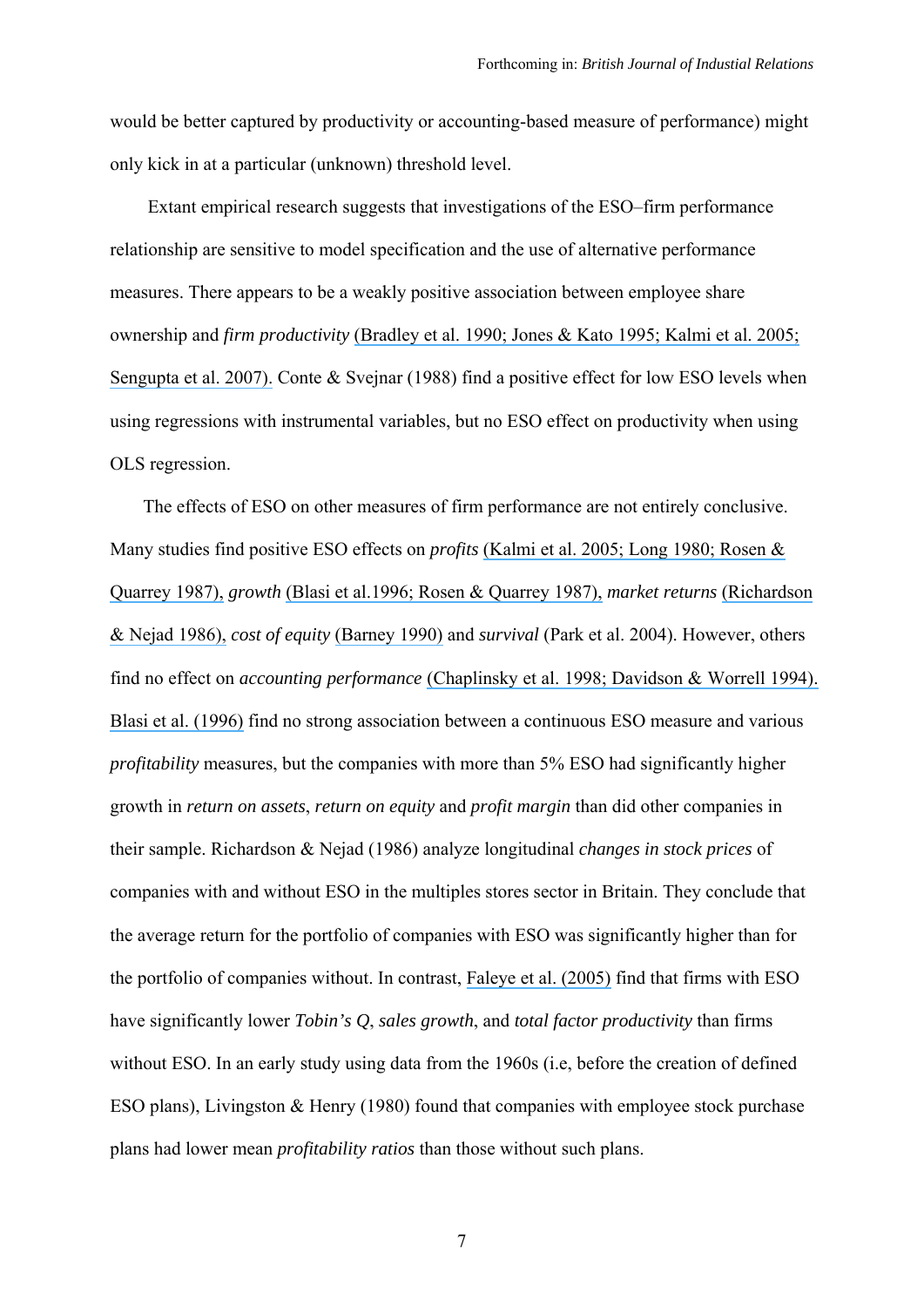In their study on 230 French firms, Guedri & Hollandts (2008) have modeled the possibility of an inverted U-shaped relationship between ESO and firm performance. They find support for this hypothesis when using an *accounting measure of performance* (return on invested capital), but neither linear nor curvilinear effects when using a *market-based performance measure* (market-to-book ratio). The authors leave this puzzling result largely unexplained. They rely on the inclusion of a quadratic ESO term in order to model the proposed curvilinear relationship, a method that attaches disproportionately large weight to firms with high ESO. Quadratic regression is restrictive in that it assumes the existence of an unambiguous inflection point as well as a symmetric shape of the ESO–performance function that is imposed on the data.

We thus seek to provide an advance over the extant literature in several ways. First, we provide a more differentiated analysis of the effects of ESO on three dimensions of firm performance, namely capital market performance, accounting performance, and productivity. Capital market performance is "a dynamic indicator of the market's reaction to firm actions and expectation of those actions on future performance" [\(Sirmon & Hitt 2009; 1381\).](https://www.researchgate.net/publication/227967322_Contingencies_within_dynamic_managerial_capabilities_Interdependent_effects_of_resource_investment_and_deployment_on_firm_performance?el=1_x_8&enrichId=rgreq-bf6fc5ea-a734-4125-a098-d331cf69e429&enrichSource=Y292ZXJQYWdlOzI4MzU3OTQ5MztBUzoyOTM5MzA3NDc4NzUzMzlAMTQ0NzA4OTk1OTkzNQ==) Accounting performance measures are widely employed by managers, analysts and researchers as they reflect a return more directly under the control of management and the workforce. Capital market and accounting performance tend to be highly correlated, and we expect them to exhibit a more stable relationship with ESO than more intermediate performance measures. Specifically, firm-level productivity measures (such as *sales per employee*) have two limitations in this regard. They are susceptible to high inter-temporal variability, e.g. due to fluctuations in sales. Also, a decrease in a firm's workforce (and thus of the proportion of share capital held by employee shareholders) is likely to result in an *increase* in the productivity, as the denominator of the *sale per employee* ratio decreases in size. This effect may counteract and thus distort any positive performance effects that ESO may otherwise have.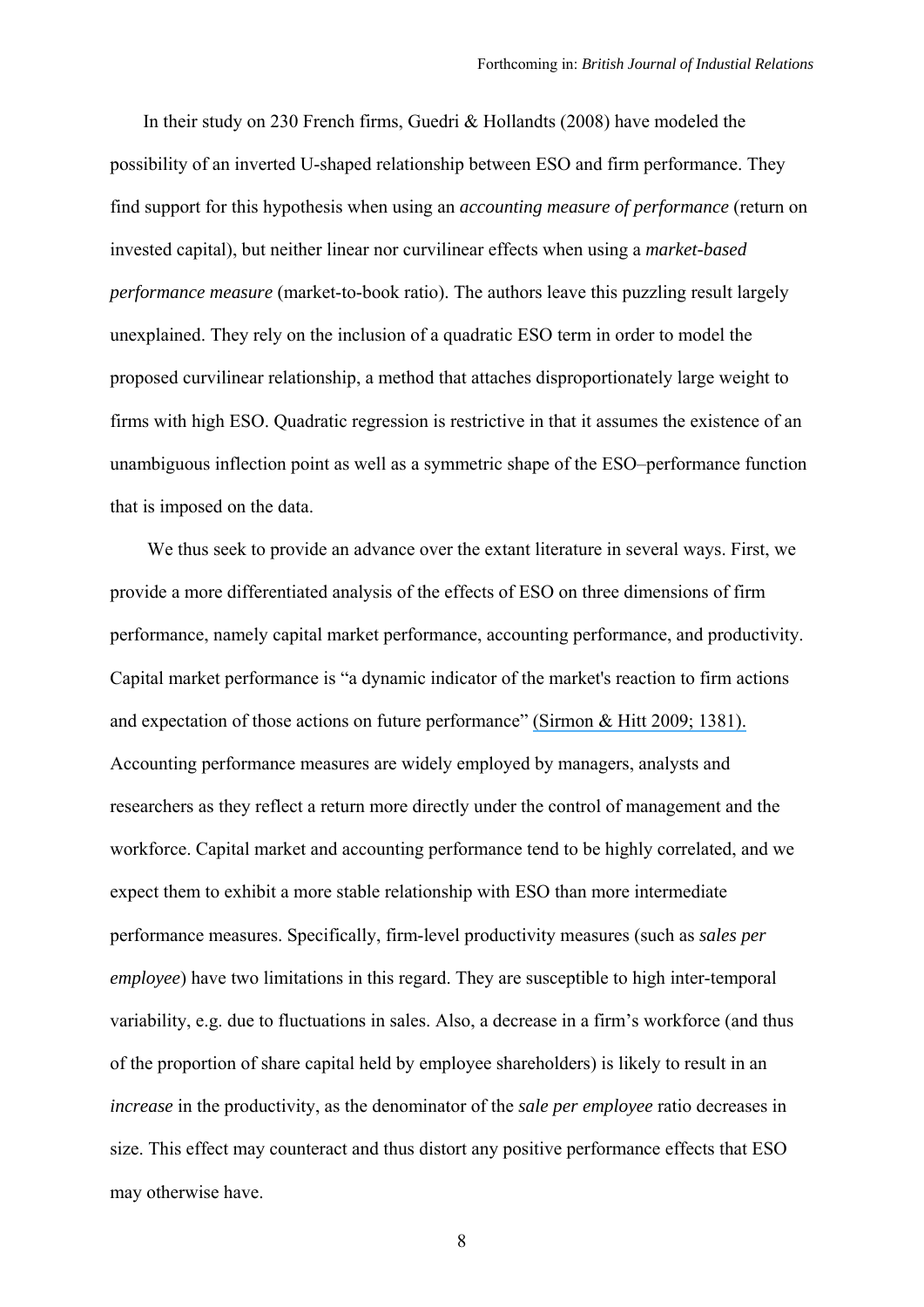Second, in order to model non-linearities in the ESO–firm performance relationships in a more succinct manner, we use spline regression. This technique allows estimating the relationship between the independent variable of interest and the dependent variable as a piecewise linear function (Greene 2008). It thus traces the shape of the underlying relationship between ESO levels and firm performance more closely than alternative techniques that make more restrictive assumptions about the shape of that relationship.

#### **The role of the country environment**

The institutional economics literature suggests that both the *level* of employee ownership and the *effects* of ESO on performance may differ across countries (Estrin et al. 1987). According to this perspective, country-specific formal and informal institutions define the rights and responsibilities of different groups of economic actors, and provide positive or negative incentives for ownership (Hansmann 1996). Among others, countries differ in terms of

- the protection given to different groups of owners, specifically minority shareholders;
- the fiscal and other incentives for different forms of employee financial participation;
- the level of political support for employee ownership, and the perceived importance of ESO as expressed in the public debate.

The differences between countries in these respects help explain cross-country variations in ESO adoption rates and ESO levels. As the PEPPER reports (Commission of the European Communities 1997; Lowitzsch 2006; Lowitzsch et al. 2009; Uvalić 1991) show, these variations in the use of ESO and other forms of financial participation among the EU member countries are significant. We argue that country-specific institutional factors also *moderate the strength and the shape of the ESO–firm performance relationship*, for two reasons. First, in countries whose institutional conditions favor ESO, the effects of its use on firm performance should be stronger than in those countries that impose costs or other hurdles on the use of ESO. For example, both France and the UK have strong traditions in fostering ESO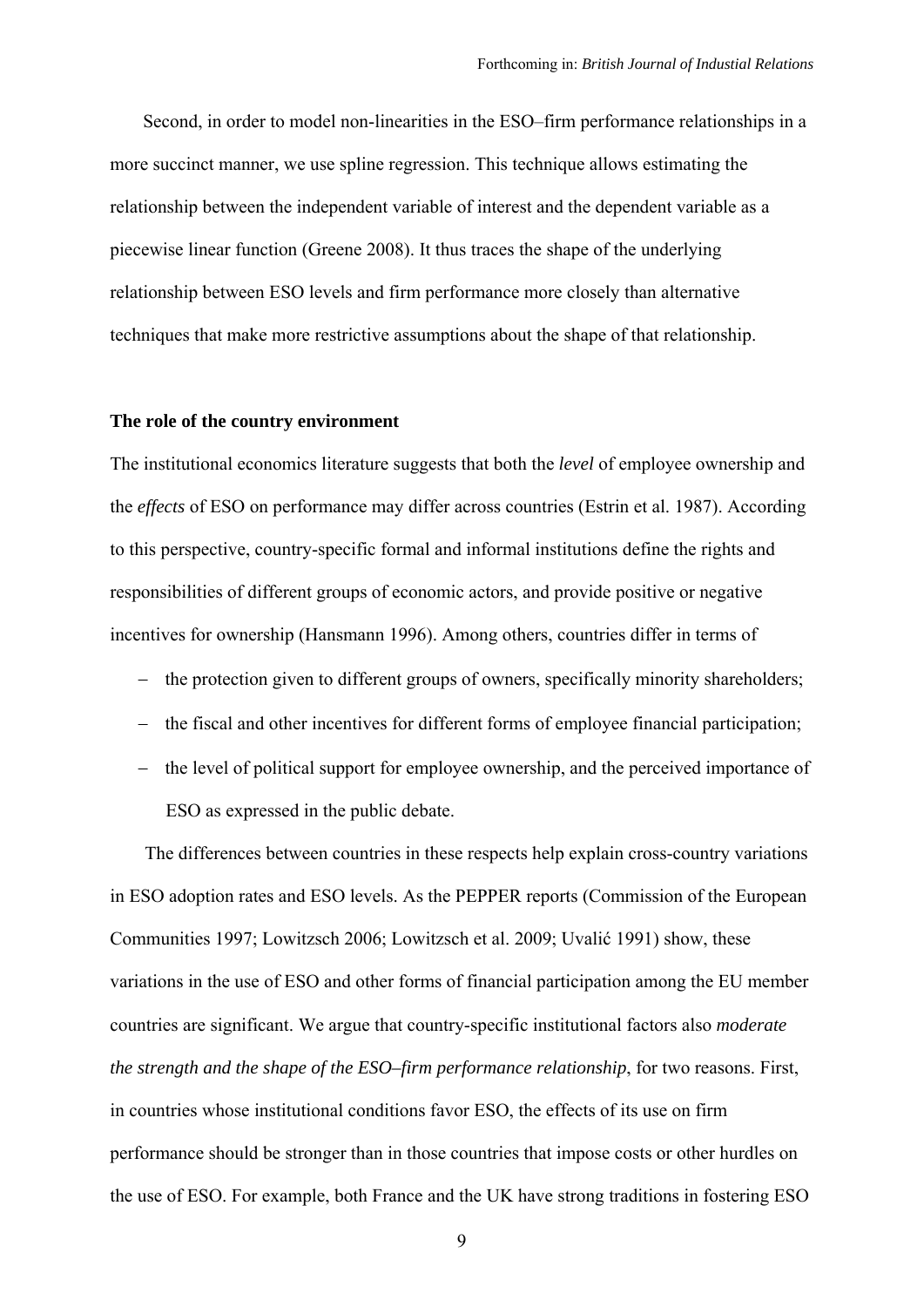(Lowitzsch & Hashi 2012; Würz 2003). These countries raise reduced respectively no social security contributions on the returns from ESO plans. Furthermore, they impose alternative taxes (such as capital gains tax in the UK) at favorable rates in lieu of personal income taxes. These fiscal measures reduce the costs of using ESO to both employees and firms, thus increasing the demand for and the returns to ESO. Furthermore, in countries where support for ESO is high, its use may have secondary firm performance effects, as outside investors may respond to the presence of ESO more positively and increase their demand for shares (which raises capital market performance). In contrast, in countries with poor support for ESO, both employees and outside investors will respond more reluctantly to the use of ESO, so that its effects on firm performance will be weaker. For example, in Spain, tax incentives for broad-based ESO plans were introduced only in 2003, and have not yet led to a significant increase in the adoption of such plans beyond large multinationals, suggesting that their economic attractiveness is limited.

Second, the effects of ESO on firm performance are likely to depend on the availability of other forms of employee participation in countries. Where well-developed systems for employee representation and participation exist, the marginal effects of ESO on employee motivation, commitment and retention should be lower than in countries where ESO represents a relatively more important instrument for achieving employee participation. For example, Germany's codetermination system emphasizes forms of employee participation other than ESO (Kabst et al. 2006), thus the (incremental) importance of ESO for achieving these objectives should be lower than in countries without such a system. Along the same lines, the marginal performance effects of ESO should be weaker in countries whose social security and pension systems provide a higher level of financial welfare independent of employees' acquisition of ownership rights in their companies.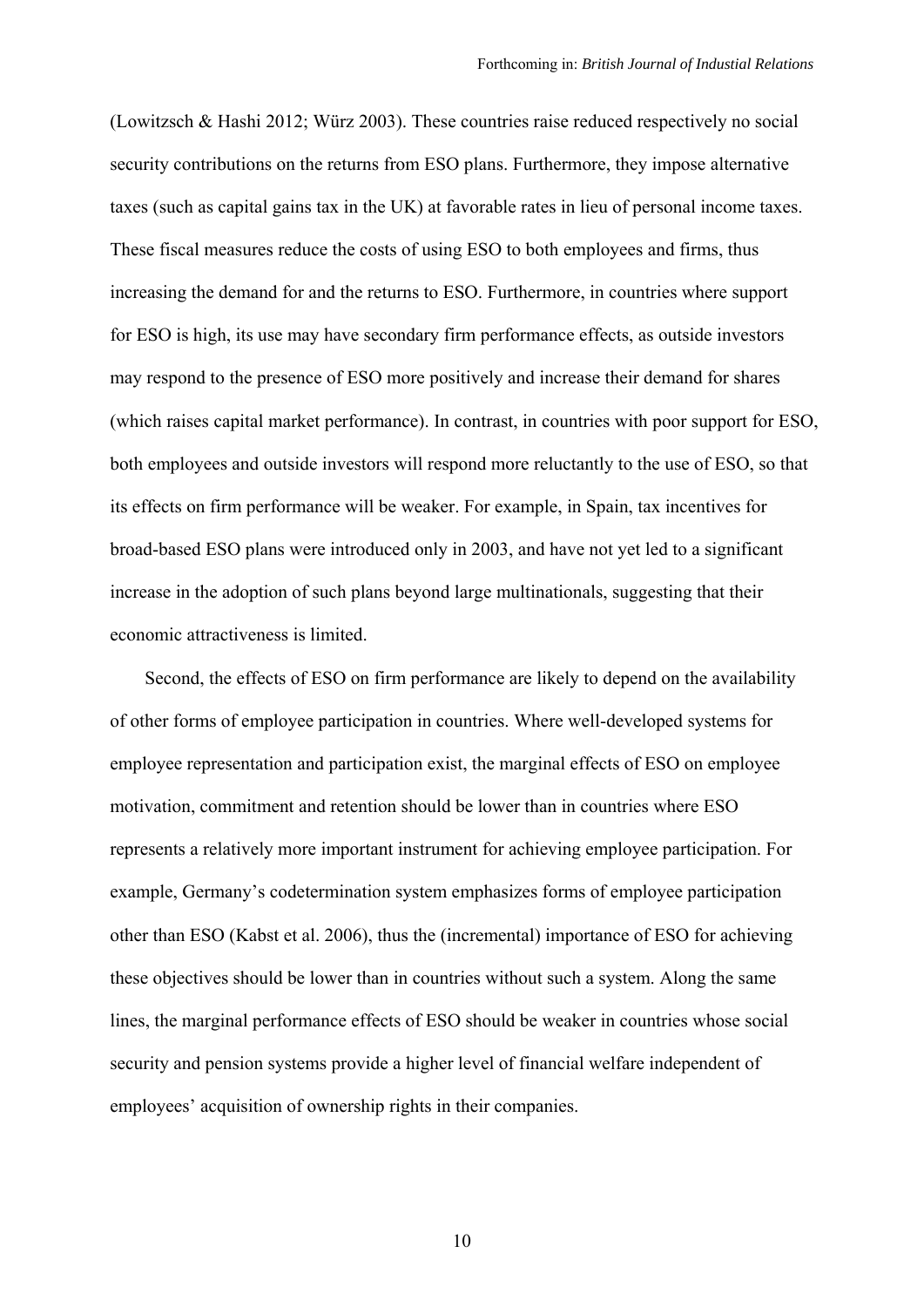We thus expect not only the level of ESO, but also its effects on firm performance, to differ between countries. We provide a differentiated analysis of the ESO–firm performance relationship across the five largest economies in the European Union.

#### **DATA AND METHODS**

#### **Data**

We use information on publicly traded companies in Germany, Spain, France, Italy and the UK from the European Foundation of Employee Share Ownership (EFES). The EFES data set includes all listed companies whose market capitalization was 200 million Euro or more in any one year between 2006 and 2008, regardless of whether these companies had any employee ownership or not. It thus covers 24% of all European listed companies, but 97% of the entire stock market capitalization in Europe.

EFES provides data on the level (stock) of ESO on the basis of information produced by companies in their audited financial reports. Companies are required to report in the balance sheets their shareholders' equity (Weygandt et al. 2015), yet there is no legal requirement that they distinguish between contributed or paid-in capital and retained earnings, or to provide information on which shareholder groups hold equity (Stice et al. 2009). However, they are obliged to provide detail on the *availability* of employee share plans and their target population. According to EFES, 60% of the companies in their database disclose the number of employee shareholders, and 13.4% of them specify the level of ESO in their accounts.

EFES thus estimates the level of ESO on the basis of information on share-based transactions. IFRS2, issued in 2005 by the International Accounting Standards Board (IASB), requires all companies listed in Europe to detail such transactions in their financial statements, "including transactions with employees or other parties to be settled in cash, other assets, or equity instruments of the entity. Specific requirements are included for equity-settled and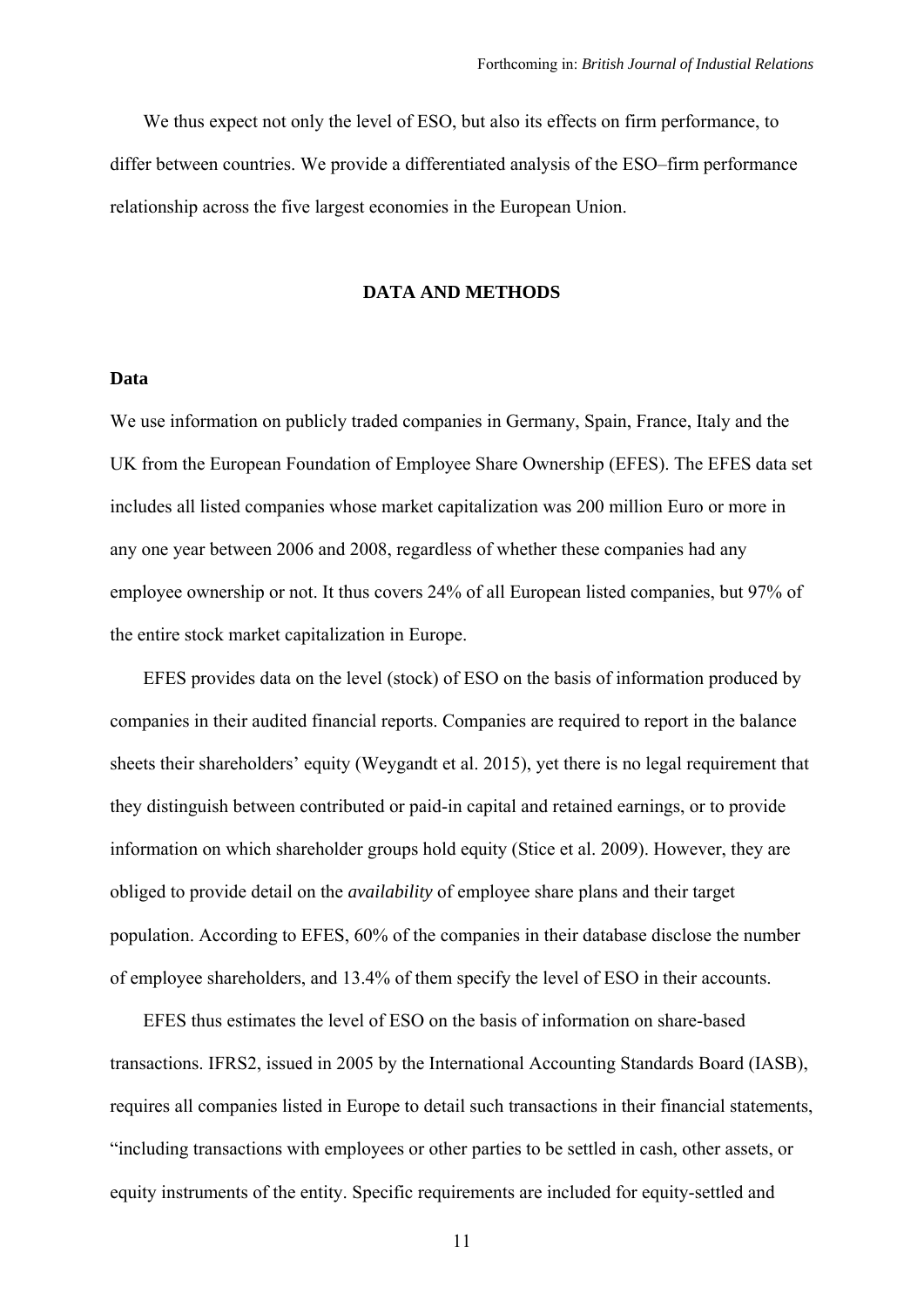cash-settled share-based payment transactions, as well as those where the entity or supplier has a choice of cash or equity instruments" (http://www.iasplus.com/en/standards/ifrs/ifrs2; see Deloitte 2007). Although the rules set out in IFRS2 have attracted criticism (see Osborne 2007; Smith & Luesby 2009; Stibbe 2005), their application has resulted in greater comparability between companies from different countries regarding their reporting of ESO information. EFES then uses those companies for which it has information on both ESO levels and flows in order to obtain estimates of the level of ESO where only flow information is available. In arriving at these estimates, it uses the full historical information about each employee share plan (especially the length of the lock-up period), as well as retention models (i.e., the length of time the shares are kept after the end of the lock-up period or after options are exercised).

EFES provides data on the amount of share capital held by all employees and on the split between share capital held by executives (provided by about 80% of all listed firms according to EFES) and non-executive employees. This information includes capital held directly by employees and indirectly on their behalf by collective bodies such as foundations, funds and trusts. With respect to the latter, EFES seeks to focus on trusts that are truly vehicles of collective ownership, whereas those trusts that are merely vehicles for treasury shares are excluded. Stock options, performance shares and deferred shares are not included in the data, yet shares kept following the exercise of such options, the vesting of deferred shares and the like are included. It needs to be pointed out that shares acquired by companies on behalf of their employees, for example those held by foundations and funds, are highly indirect in that they provide virtually no participation in control rights to the employees concerned. Therefore, not all of the ESO reported in this paper may confer participation in the full sets of rights generally associated with ownership.

The original sample of listed companies for the five countries included 1,228 companies. Information on sales, total assets, return on assets, debt and industry affiliation was obtained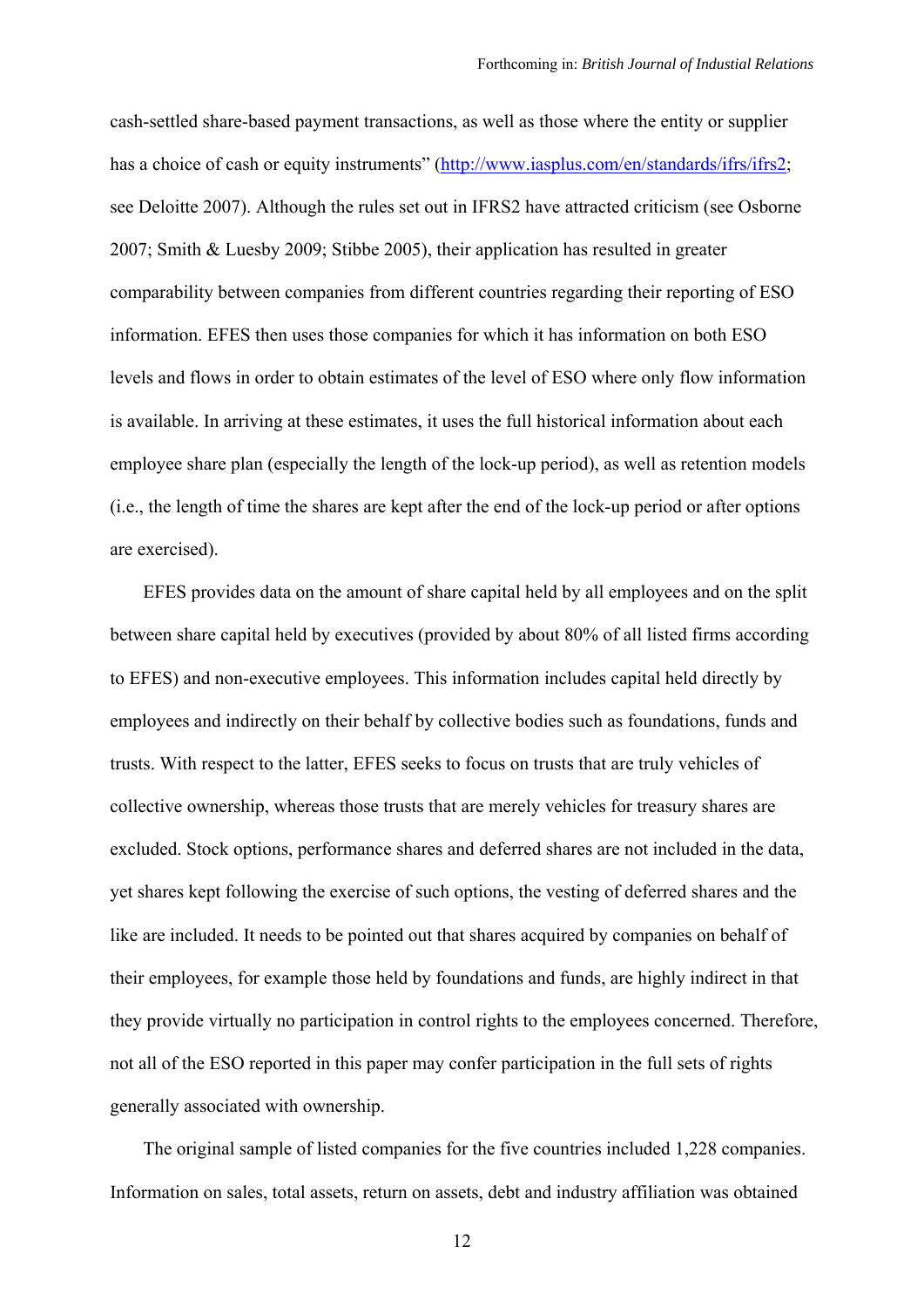from the Thomson One Banker database. The data we used were for the years 2006 through 2008. 105 observations were dropped from the original sample as no complete data could be obtained. We also omitted eight firms with a one-digit SIC code of 0 (agriculture, forestry & fishing), due to the small number of observations in this industry. Therefore, the final sample includes 1,115 companies. ANOVA tests for the variables market capitalization and nonexecutive ESO as a percentage of total market capitalization suggest that there are no significant differences between the original and the final sample.

#### **Variables**

*Firm performance.* We used *Tobin's Q* as a measure of capital market performance. It is calculated by dividing the market value of the firm by the replacement value of its assets, approximated by the total assets of a firm (Lewellen & Badrinath 1997). We used *RoA* as an accounting-based measure of the firm's profit generation relative to its asset base The finance literature, due to its concern with market valuation, tends to give preference to *Tobin's Q*, while economists are primarily interested in matters of profitability and price-cost ratios, thus preferring *RoA* (Stevens, 1990). Both measures are commonly used to analyze performance effects of employee ownership (e.g., Bell & Kruse 1995; Faleye et al. 2006; Kim & Ouimet 2008; Park & Song 1995). They tend to be highly correlated.

Given that the distributions of these two variables depart from normality, logarithmic transformations were used. In order to avoid observations from dropping out of the analysis as a result of zero values, we applied a box-cox transformation. A few cases where the *RoA* values were negative were omitted from the analysis as the logarithm of negative values is undefined. Dropping these observations did not affect our findings.

As a measure of productivity we used *sales per employee*. This measure is used less commonly in studies on the performance effects of ESO (for exceptions see Kramer 2010;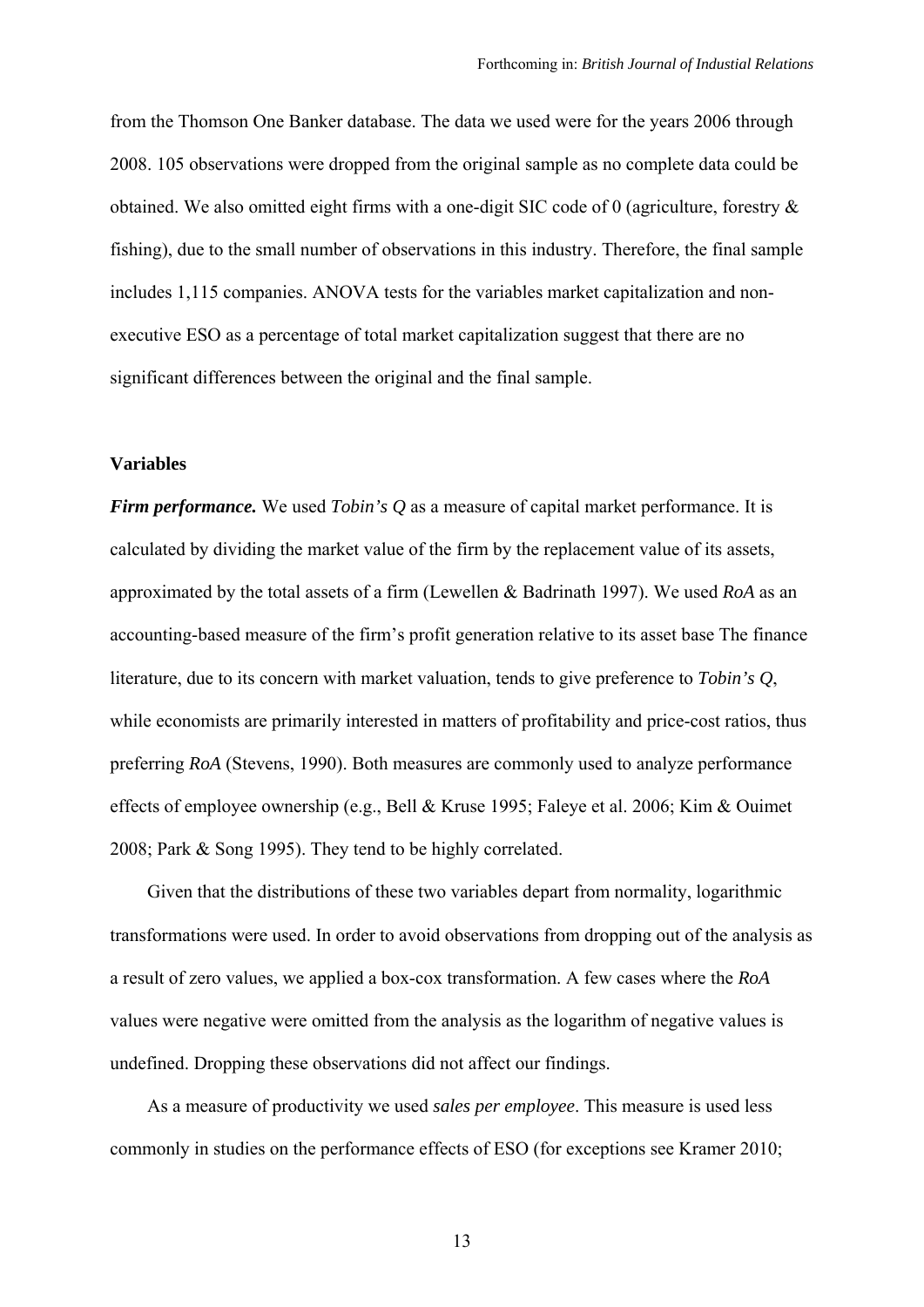Quarrey & Rosen 1993), possibly due to its limitations discussed above. In order to be able to estimate a Cobb-Douglas type production function, we used logarithmic transformations.

*Employee share ownership (ESO).* Our main independent variable is defined as the percentage of company stock owned by non-executive employees relative to the total number of shares in this company. This ESO operationalization is commonly used in the literature (Blasi et al. 1996; Guedri & Hollandts 2008; Park et al. 2004). As an alternative specification, we also created a dummy variable taking the value of one if a company had any ESO in a given year, and zero otherwise.

*Firm size.* As firm size may have a significant effect on firm performance (e.g., for economies of scale and market power reasons, we included the logarithm of the number of employees as a measure of firm size as a control factor (Blasi et al. 1996; Kimberly 1976).

*Capital per employee*. To control for differences in capital stocks in the regressions on productivity effects we included a variable for capital intensity (Blasi et al. 1996; Conte & Svejnar 1988), namely the logarithm of the ratio of total assets to the number of employees.

*Leverage.* High levels of debt can reduce financial ratios based on net income (Gamble 1998). Leverage is measured by calculating the logarithm of the ratio of total debt to total assets per firm.

Furthermore, we included dummy variables for country and industry.

#### **Analytical approach**

As our main tool for testing the proposed effects, we chose a random effects model implemented as a feasible generalized least squares (FGLS) regression (Baltagi 2008); for conceptual as well as for analytical reasons. First, we are primarily interested in the performance differences between firms that can be attributed to organizational features such as ESO. This between-firm variance can be best analyzed using a random-effects model (Hsiao 2003). Second, inspection of our data revealed that for all variables there is more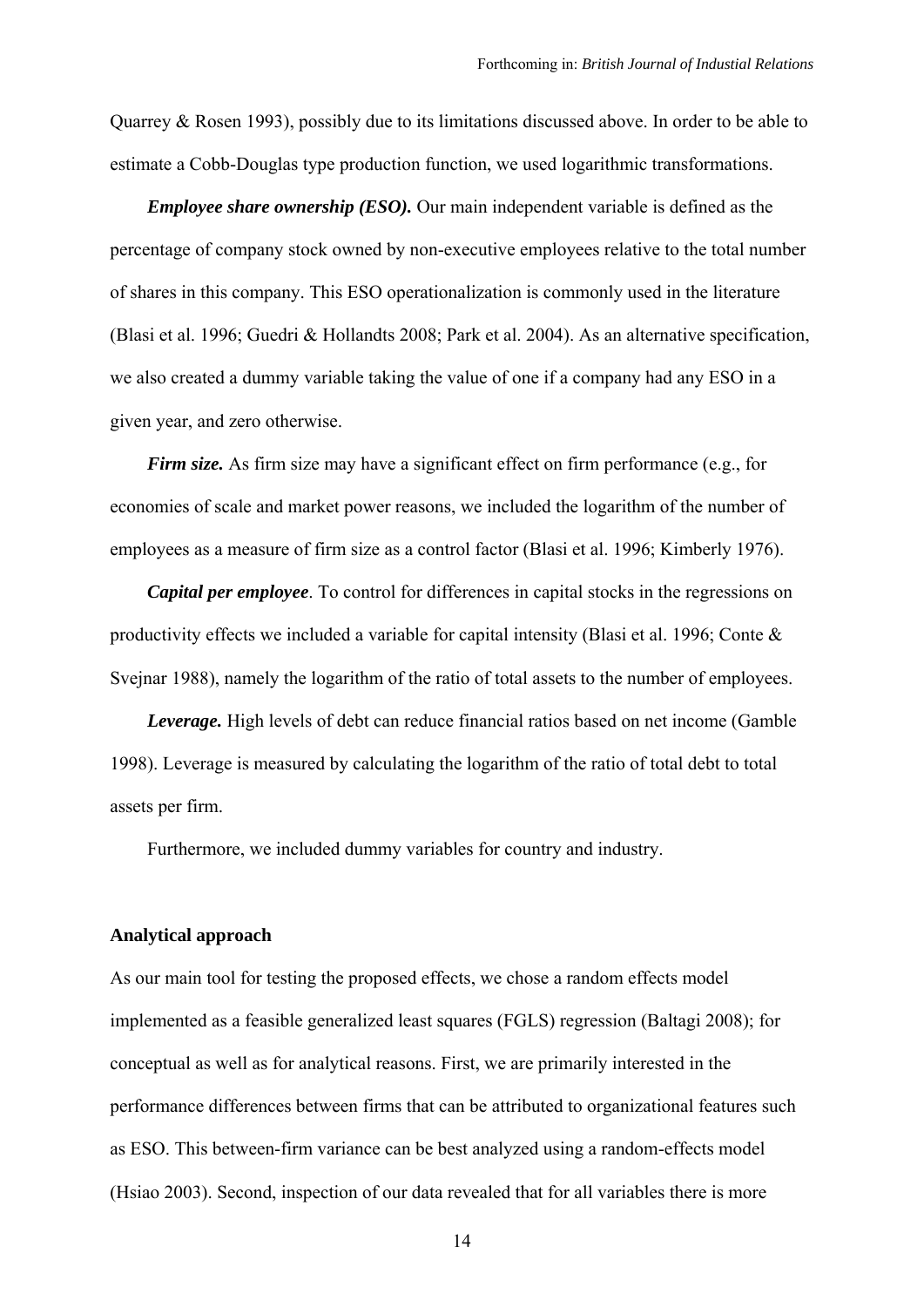variation across individual firms (between-variation) than over time (within-variation). For example, 87% of the companies in our sample which did not have ESO in any one year did not change this situation over the whole time period. Conversely, 95% of the companies which did have ESO at one point in time had ESO over the whole period of analysis. Third, the model includes two time-invariant variables, country and industry. Fixed-effects models cannot estimate the effects of these variables because variables that do not change over time drop out of the model. A Breusch-Pagan/Cook-Weisberg test for heteroskedasticity yielded positive results; therefore a FGLS regression which controls for heteroskedasticity was necessary for consistency and robustness reasons (Cameron & Trivedi 2009). A test for multicollinearity showed that the variance inflation factors for all main effects were well below the acceptable level of 10 (Bowerman and O'Connell 1990; Myers 1990). For the regressions on productivity effects we used a Cobb Douglas–type production function, controlling for differences in labor and capital stocks in addition to the other control variables.

We supplemented our analysis with fixed-effects estimations that investigate the effects of the (limited) variation in ESO levels within firms over time, omitting the time-invariant *country* and *industry* dummies. We ran these regressions with alternative independent variables, namely with ESO levels (and the squared term thereof), and with dummy variables denoting the introduction of ESO in firms that did not offer it in 2006. However, these fixedeffects regressions provided only minimal explanatory power (with  $R^2$  values between 0.03 and 0.06), probably as a result of the small changes in ESO over time. Therefore, we refrain from presenting the results here.

#### **RESULTS**

A breakdown of firms in the sample by industry, country and size is available from the authors. Employee share ownership was most common in the UK, where more than 90% of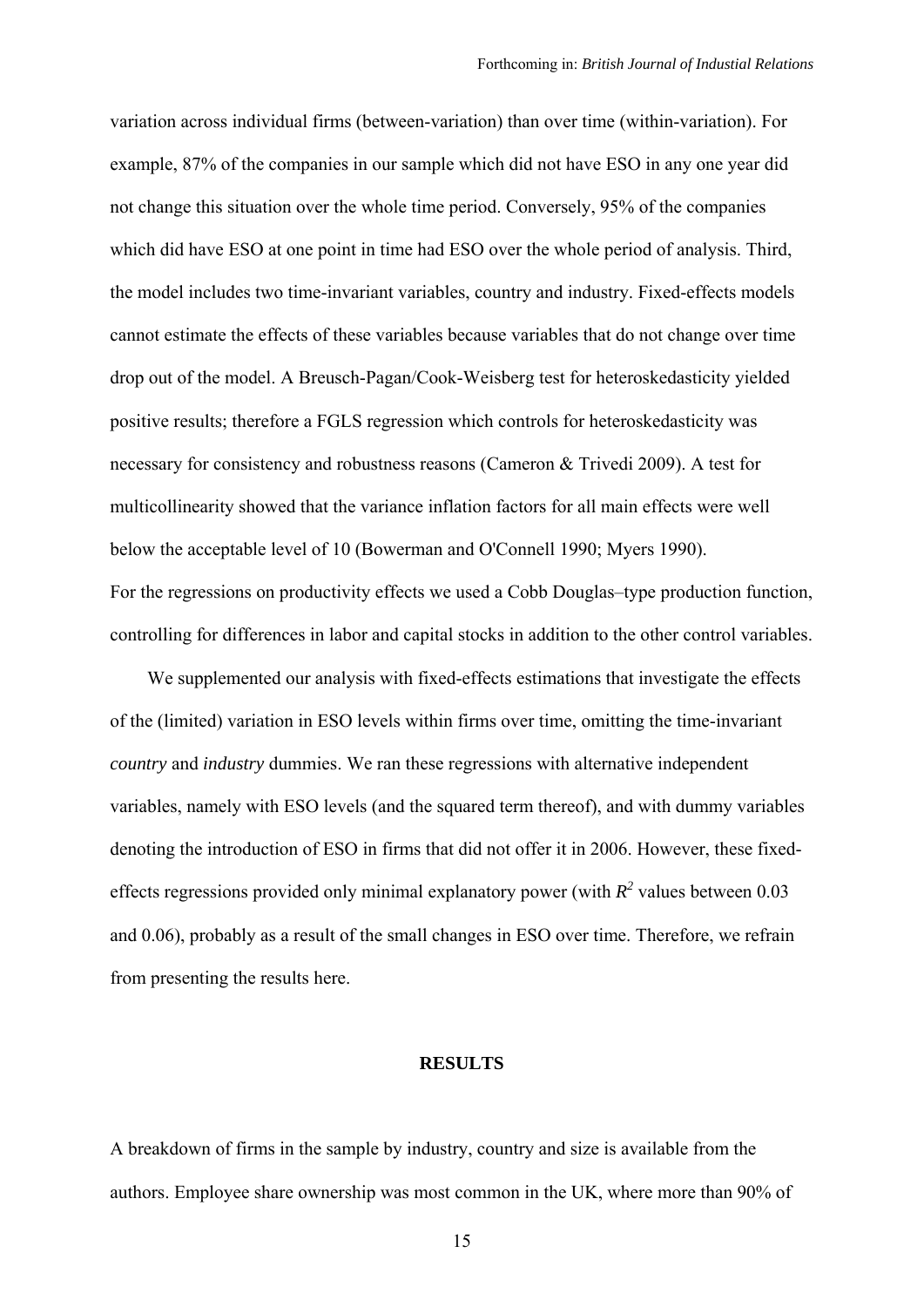sample firms had some form of ESO. In contrast, in Spain only one in four large, listed firms offered ESO. The differences in ESO usage among countries are statistically significant, with one exception: With about 55%, Germany and Italy had similar ESO usage rates. On average, reported ESO levels within firms were fairly small. At industry level, the differences in ESO usage were less pronounced than they were between countries.

As is the case in prior studies (e.g., Guedri & Hollandts 2008), the distribution of ESO size categories across the firms in our sample is right-skewed. The average ESO level in the overall sample did not change much over time: On average, ESO accounted for 1.1% to 1.2% of total market capitalization in the years 2006 to 2008, with a median of 0.33% in 2006 and 0.43% in 2008. The maximum ESO share in 2008 was 49%. However, 23.4% of firms did not have employee ownership at all, 67.8% of them reported ESO levels under 3%, and 8.7% of firms reported ESO levels of more than 3%. Only a few firms reported ESO of more than 10%.

Despite the small employee ownership levels, the number of firms offering ESO increased over the time period from 791 firms in 2006 to 854 firms in 2008, an increase of about 8%. Furthermore, of those 791 firms that already had some ESO in 2006, more firms increased than decreased their ESO levels during the period analyzed. As a result, the median ESO level in those firms with ESO increased slightly, from 0.33% to 0.43%.

Table 1 shows the descriptive statistics for the variables in this study, distinguishing between firms with and without ESO. Firms with ESO tended to be larger than firms without; they also had a higher market capitalization, but were less capital-intensive. These differences were statistically significant. The performance measures log *Tobin's Q* and log *RoA* were, on average, higher for firms with ESO, and these differences were statistically significant. Median *sales per employee* levels were significantly lower in firms with ESO than in those without.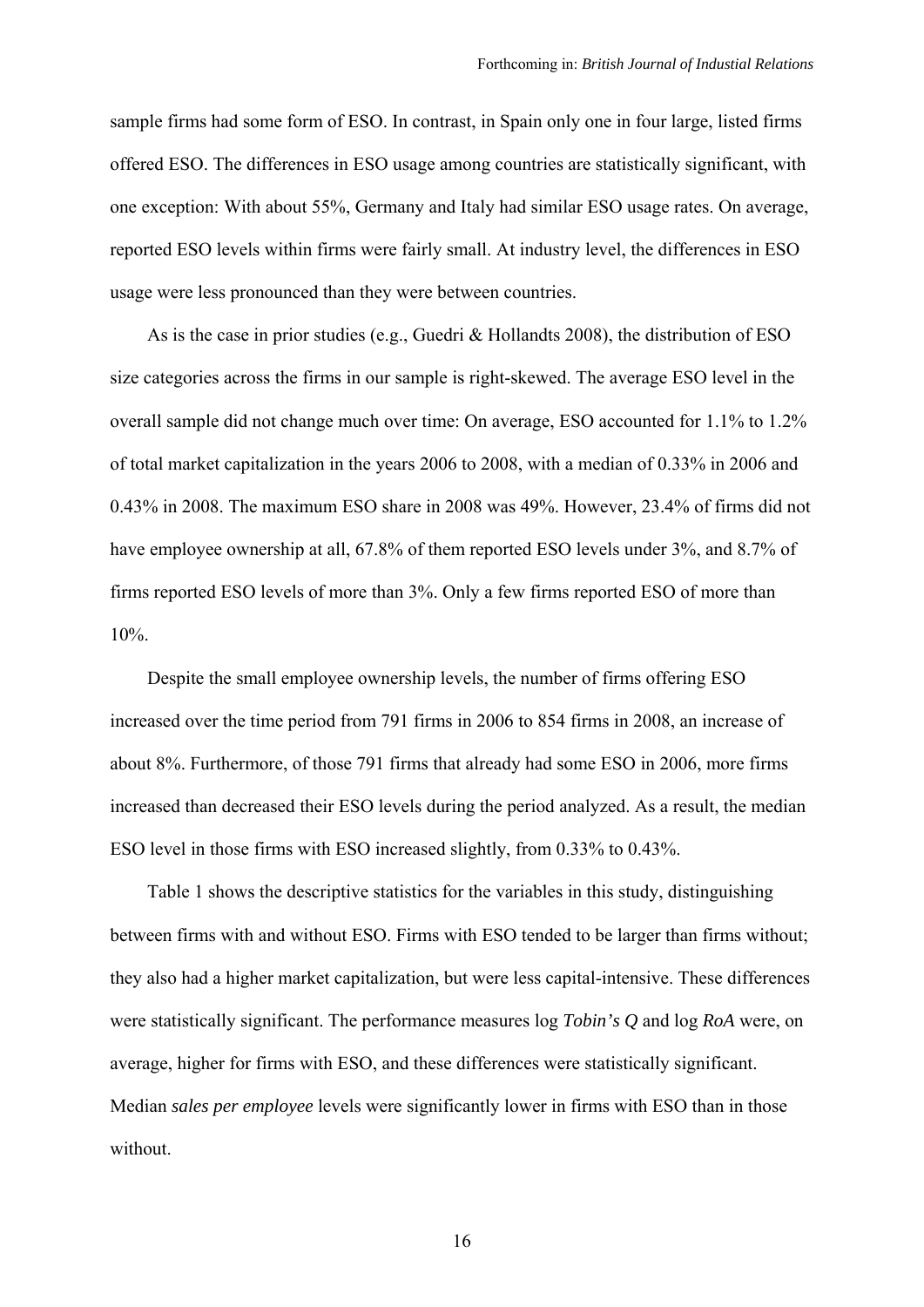Table 2 presents the correlations between the central variables in this study. ESO is positively correlated with *Tobin's Q* and negatively correlated with *sales per employee*. Furthermore, it is positively correlated with firm size, but negatively with capital intensity (measured as *capital per employee*). The results show that firms with higher ESO levels are characterized by a higher number of employees and by lower capital intensity than firms with lower levels of or no ESO. These results are consistent with the preponderance of ESO in service industries, which tend to be less capital-intensive than firms in manufacturing. *Tobin's Q* and *RoA* are positively correlated with one another, and negatively related to *sales per employee*.

Results of the random effects regressions are presented in Table 3. For each dependent variable (*Tobin's Q*, *RoA* and *sales per employee*) we estimated three models. All models have good model fit, as demonstrated by high Wald chi<sup>2</sup> values. The first model includes all control variables, namely *firm size*, *leverage*, *industry* and *country* (and *capital intensity* for the regression using *sales per employee* as dependent variable), plus ESO as a dummy variable. In all models the coefficients for this variable are positive and statistically significant. Therefore, ESO has a positive effect on *Tobin's Q*, *RoA* and *sales per employee*, after controlling for a range of other factors.

In models 1.2, 2.2 and 3.2 we included ESO as a continuous variable. The coefficients are positive and significant throughout. However, entering ESO as a continuous variable into the models does not necessarily improve model fit (as indicated by the Wald chi<sup>2</sup> statistics) compared to including it as a dummy variable.

In order to ascertain the shape of the ESO–performance relationship, we performed spline regressions (models 1.3, 2.3 and 3.3). We divided the sample firms into quintiles by ESO level and estimated the performance function for each linear segment representing one firm quintile. We experimented with different segmentations for the splines. However, our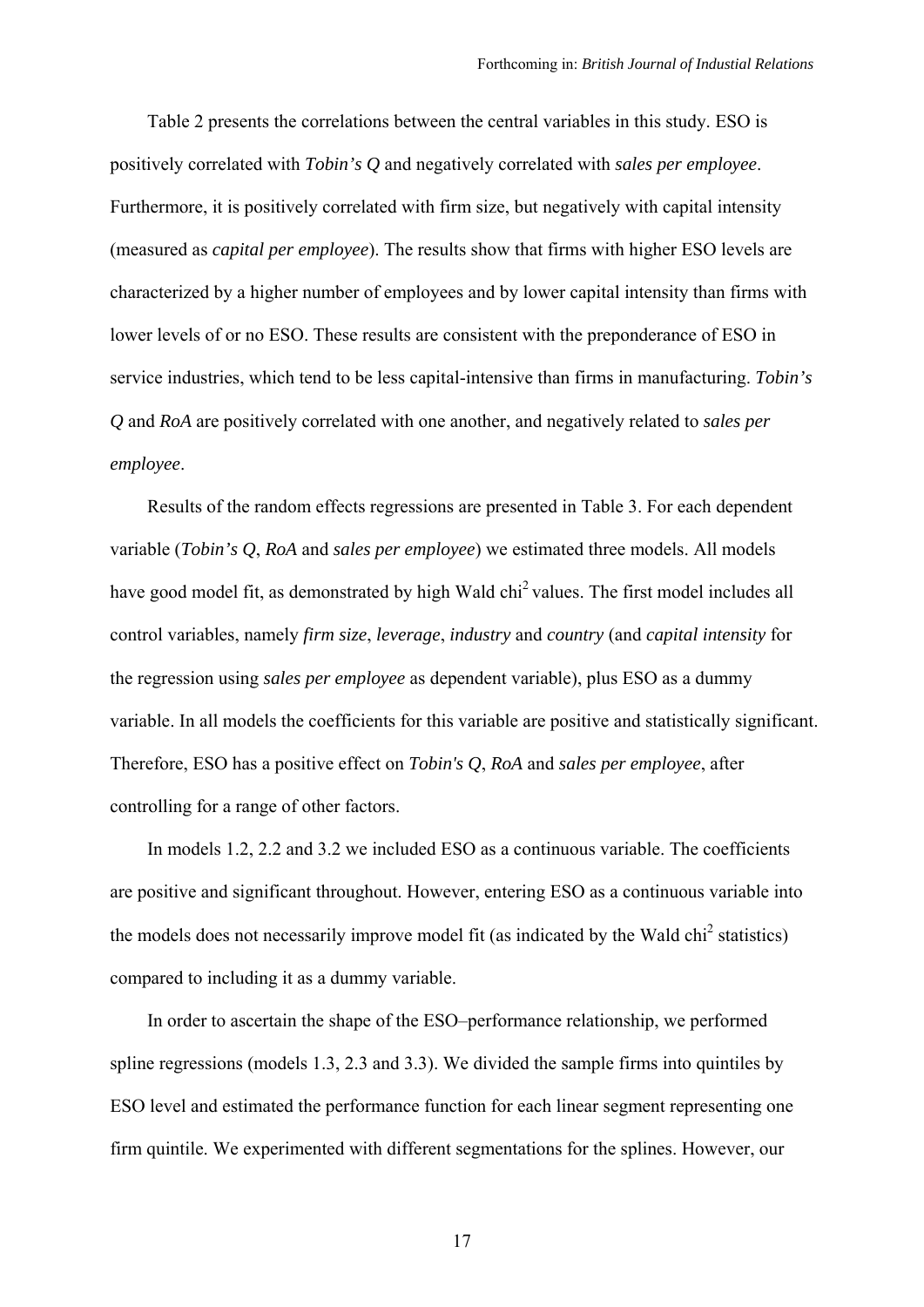results did not vary much between the different models. Graphs of the results are presented in Figures 1a–1c.

The results for *Tobin's Q* and for *RoA* are fairly similar. The coefficients for each of the first four splines representing ESO between 0 and 1.84% are positive and significant for both *Tobin's Q* and *RoA*. The coefficients for the last spline representing ESO of more than 1.84% are negative. However, the decline in *Tobin's Q* respectively in *RoA* is fairly minor in magnitude relative to the increase in these performance measures for the first four quintiles of ESO levels. We tested pairs for differences in spline coefficients. The coefficients are all statistically different from each other.

In contrast, when using *sales per employee* as a measure of firm productivity, no clear pattern of ESO effects emerges. Initially there appear to be negative effects of ESO, before they turn positive for firms with ESO levels of more than 0.21%. However, for firms in the third and fourth quintile of the ESO distribution, the effects of ESO are negative, before they turn positive again for firms with ESO greater than 1.84%. Overall, the *sales per employee* measure does not appear to have a stable, interpretable relationship with ESO. In our further analysis, we thus focus on *Tobin's Q* and *RoA*, as ESO has consistent, clearly patterned effects on these two measures of firm performance.

We also performed an analysis that is more directly comparable to the one by Guedri  $\&$ Hollandts (2008), using the conventional (quadratic) curvilinearity test (the results are available from the authors). The coefficients for the ESO variable and its squared term have opposite signs and are significant for all our performance measures. A graphical analysis of these regression results shows that *Tobin's Q* increases in the level of employee share ownership up to a value of 1.44%, and decreases thereafter. For *RoA* the maximum performance value is at an ESO level of 1.53%. However, a comparison between the results of the conventional curvilinearity test and those of the more differentiated spline regressions above shows that the former approach tends to *underestimate* performance-optimal ESO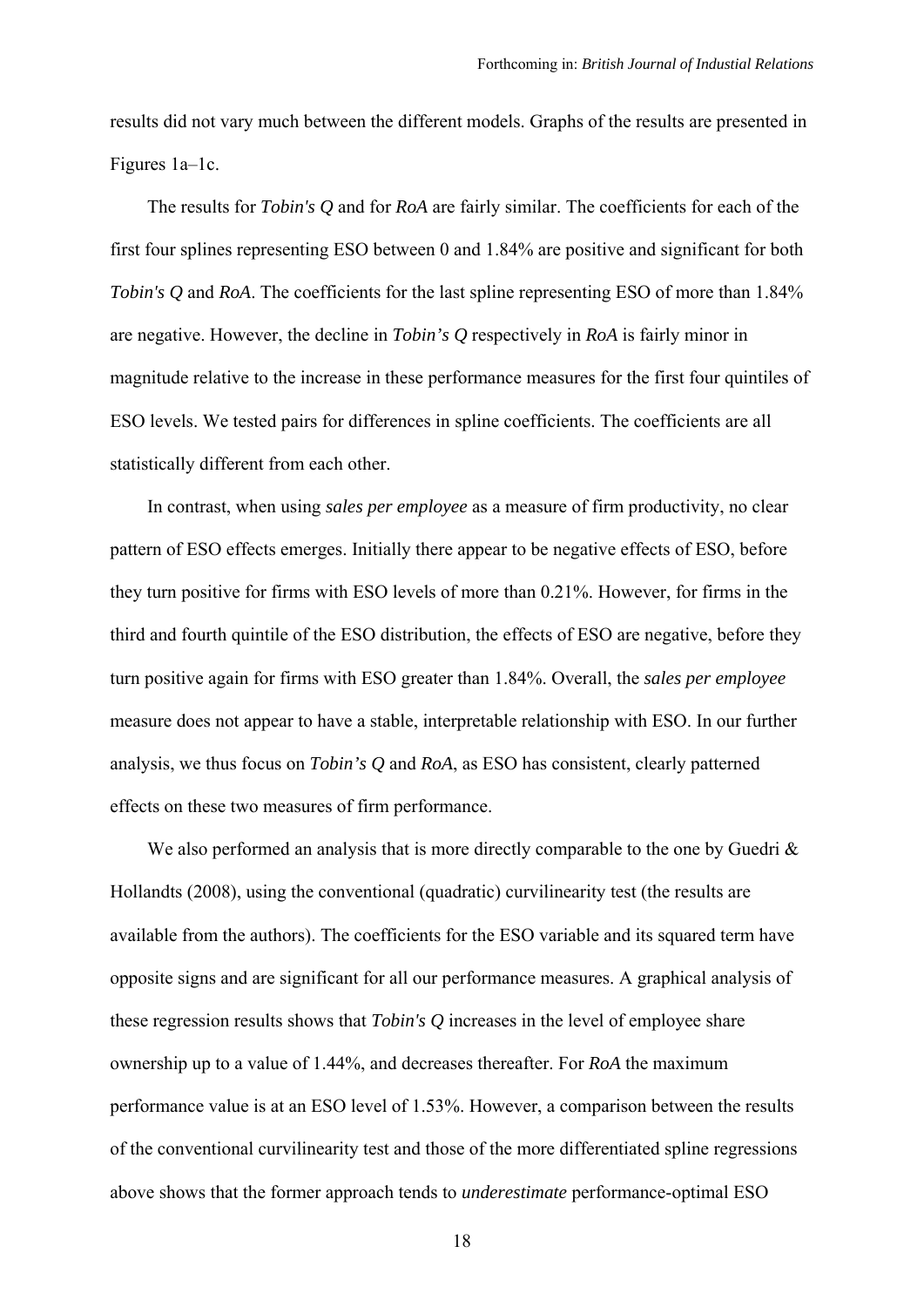levels and, more importantly, to *overestimate* the decrease in firm performance for ESO levels above that optimal point. When using quadratic ESO terms, a few firms with relatively high levels of ESO carry disproportionately greater weight in the regressions, and thus the performance decreases above the 'optimal' ESO level appear to more than outweigh the performance increases at ESO levels below that point. The results of spline regressions show that this impression is misleading: Any performance decreases above a particular level of employee share ownership do not "eat up" the performance gains achieved at lower levels.

We were also interested in whether the relationships between reported ESO levels and the two central measures of firm performance uncovered in our analyses varied between the five countries included in our data set. To this end, we ran our spline regressions for five different subsamples, each including all firms from a particular country. The numerical results are available from the authors. Overall, we find that the general profile of the relationship between levels of ESO and firm performance in the five countries except Spain follows the one described above and sketched in Figures 1a and 1b. Specifically, we observe that in none of the countries, the relationship between ESO and performance is of a monotonic shape, regardless of the performance measure used.

However, in terms of the exact shape of the ESO–performance relationship, there are noteworthy differences between countries. First, in several countries, low levels of ESO are associated with adverse performance effects, as indicated by negative and statistically significant coefficients on the first ESO spline. This is the case for Germany when *Tobin's Q* is used as dependent variable, and for Spain when *RoA* is used. For Italy, the positive effects of ESO kick in strongly at low ESO levels already. At the same time, in Italy the decline and eventual "flattening out" of the effects of ESO on performance set in at a somewhat lower ESO level than is the case in the other countries. Second, the country with the ESO– performance profile that is least in line with the one found for the other countries is Spain. There, the "slump" in the ESO–performance relationship occurs at medium ESO levels,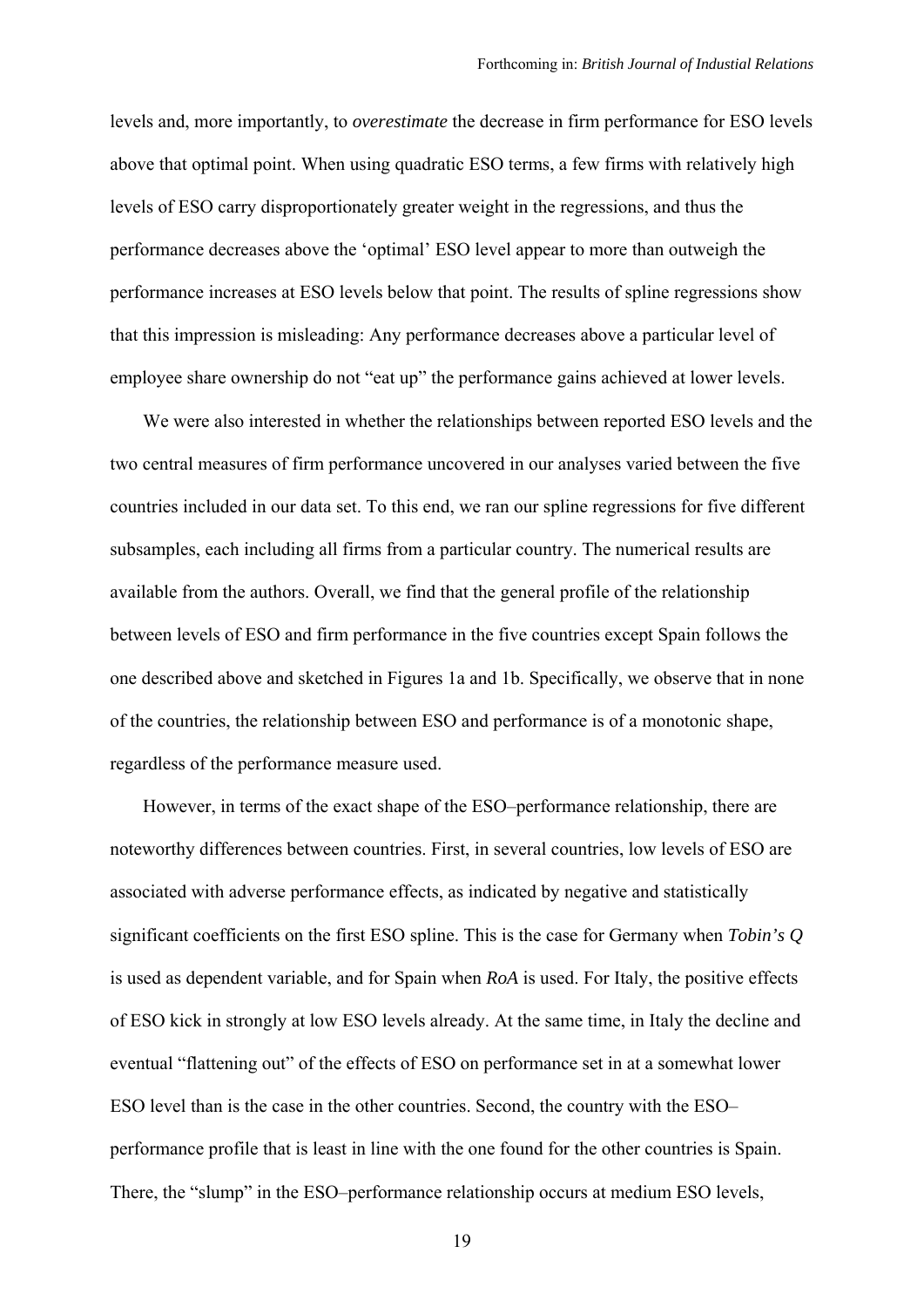whereas for higher levels of ESO, the effects are positive again. Also, the total effect of ESO on performance is small in Spanish firms.

# **DISCUSSION**

Our analysis of the effects of ESO on firm performance in listed companies in the five largest Western European economies has produced three major insights. First, ESO enhances firm performance in that, holding other factors constant, firms that report ESO enjoy a performance advantage over firms reporting no ESO. This finding holds for *both* capital market measures of firms' value generation potential (as reflected in Tobin's *Q*), and for measures of firms' underlying value generation capacity relative to its asset base (as reflected in *RoA*). Our analysis thus provides a counterpoint to the one by Guedri & Hollandts (2008), who had found, for no apparent reason, different results of the effects of ESO on capital market performance as compared to accounting performance.

However, we do not find a consistent relationship between ESO and *sales per employee*, our measure of firm productivity. We believe that the *sales per employee* measure is susceptible to problems (e.g. it may be "artificially" increased by reductions in employment levels) which may result in a distorted picture of the ESO–firm performance relationship.

Second, the marginal effects of ESO on firm performance are declining with increasing ESO levels. There are some indications that the marginal effects may even become negative at some point however, the performance decreases at ESO levels above that point are relatively small, regardless of whether *Tobin's Q* or *RoA* is used as performance measure. Overall, the performance effects of ESO appear to simply "peter out" at levels anywhere between 1.5% and 2.0%. Firms with ESO above these levels do not enjoy an additional performance advantage over others with lower ESO levels.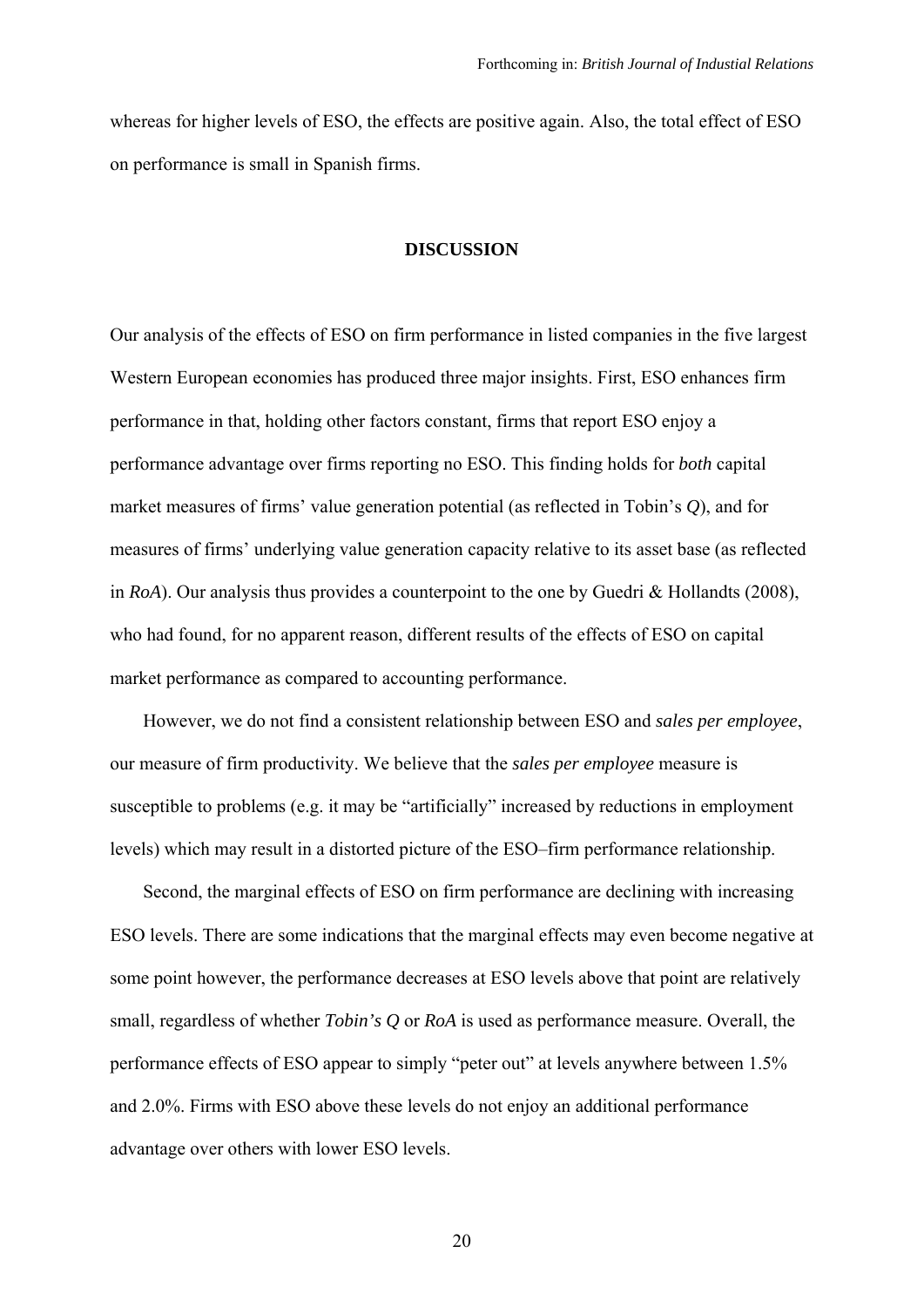Third, the performance effects of ESO hold true across the five European economies we investigated, except Spain, although both the strengths of these effects, and the shape of the ESO-performance relationship, differ from country to country. Spain is the country in which we find the weakest performance effects of ESO. However, it is also the country with the lowest number of observations in our sample, reflecting the smaller size of its economy. With respect to the other four countries the shape of the ESO–performance relationship exhibits a greater degree of similarity, although the performance effects of ESO appear to kick in at different levels. In Germany, the initial introduction of ESO appears to be associated with negative performance effects; and in the UK, there are no statistically significant effects for low levels of ESO. These findings seem consistent with the argument made by authors such as Conte et al. (1996), Jones & Kato (1995) and Kumbhakar & Dunbar (1993) that the introduction of employee ownership may be associated with set-up and administrative costs, and that any positive effects of employee ownership might take time to develop any impact.

Our results are in line with the economics perspective developed above, according to which employee participation in ownership helps align the interests of employees and shareholders (Holmstrom & Milgrom 1991). At the same time, in line with our expectations, the marginal returns to ESO appear to be declining with increasing levels of ESO. We believe this to be the case as with increasing ESO levels, its beneficial effects  $-e.g.,$  the signaling effect associated with its initial introduction – are exhausted, while its disadvantages (e.g., the weakening of incentives for outside monitoring) may begin to set in. However, our analysis casts doubt on the finding by Guedri & Hollandts (2008) of a "fully-fledged" inverted Ushaped relationship between ESO and performance. We believe their finding to be an overinterpretation, driven by the inclusion of a quadratic ESO term in their regressions. Our findings are more consistent with an "Enough-of-a-Good Thing" argument than with the "Too-Much-of-a-Good Thing" effect in management recently described by Pierce & Aguinis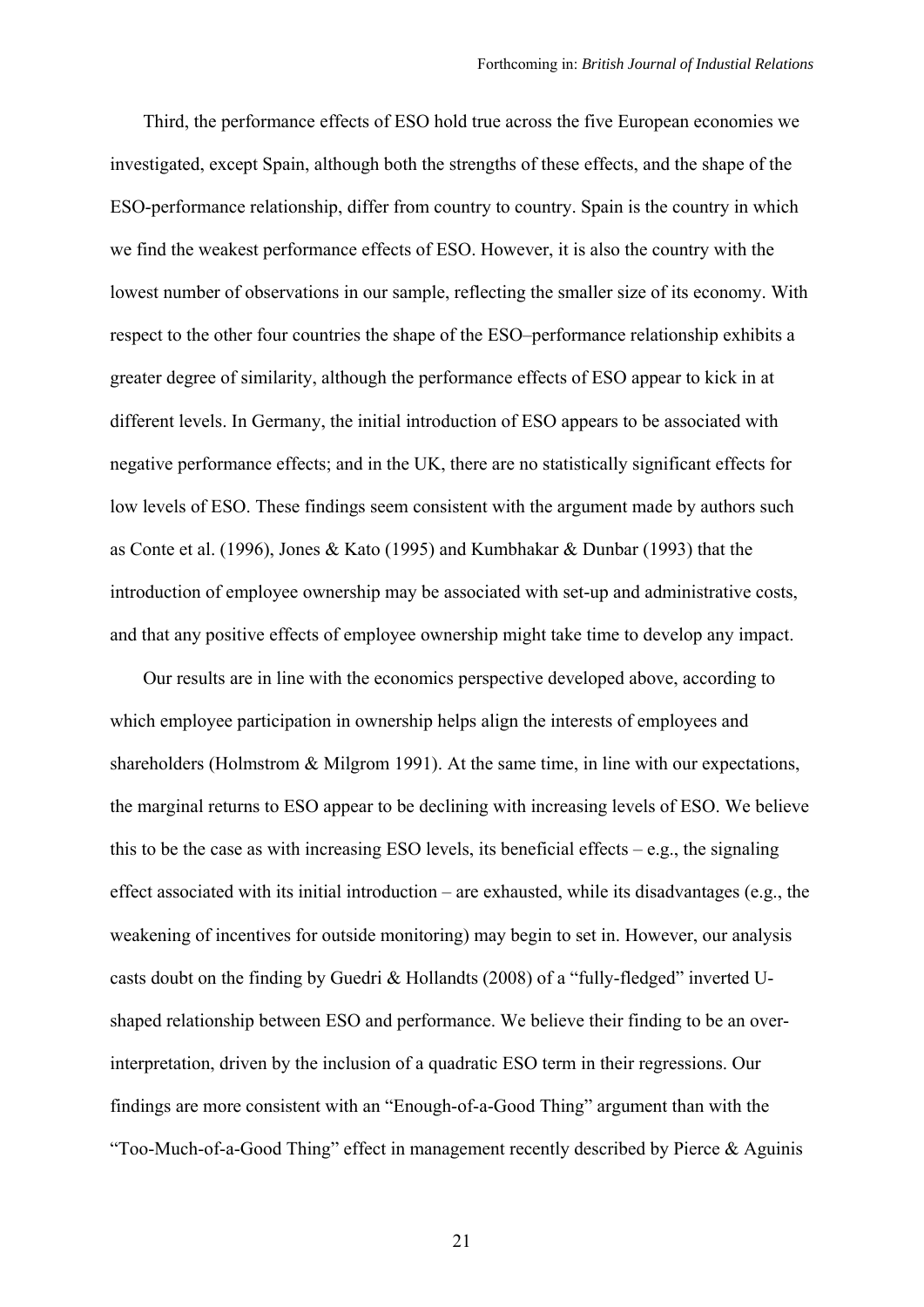(2013). Following their recommendations, our application of a range restriction technique helps to provide a far more nuanced image of the relationship under investigation.

Our cautiously positive findings on the firm performance effects of ESO shed new light on why extant empirical research, while largely positive about ESO, has produced somewhat inconsistent results. For example, we notice that several papers reporting statistically insignificant ESO effects use productivity measures of performance (e.g., Bloom 1985; Dunbar & Kumbhakar 1992), which we, too, find to be less strongly related to ESO than the other two measures of firm performance we use.

The dual findings regarding Spanish listed firms of low ESO levels and weak performance effects in the few companies that have ESO should be interpreted against the background of Spain's institutional framework. Spain has traditionally favored another form of workers' financial participation, namely through "Workers' Companies" (sociedades laborales) in which employees hold the majority of the shares. However, these are largely micro-enterprises (with an average of fewer than ten employees) (Lowitzsch et al. 2009). Spain's support for ESO in larger companies was introduced relatively recently, and it is still weaker as compared to the situation in the other four countries. We believe that our results are indicative of our argument that unfavorable conditions lead not only to lower ESO levels, but also to a weakening of the ESO–performance relationship.

In contrast, we find the highest levels of ESO in France and the UK. Both of these countries have strong traditions in fostering ESO. Lowitzsch and Hashi (2012; 58) rate the UK as the most supportive of employee ownership among all EU member states. The UK began introducing tax incentives for ESO plans in 1978, and these plans are regularly reviewed by the government. As a result, the UK has seen a steady increase in such plans, in particular so-called Revenue-Approved Plans (Würz 2003; 130). Consequently, the ESO–firm performance relationship appears to be particularly strong for British firms. With respect to France, Lowitzsch and Hashi (2012) argue that the French institutional tradition favors profit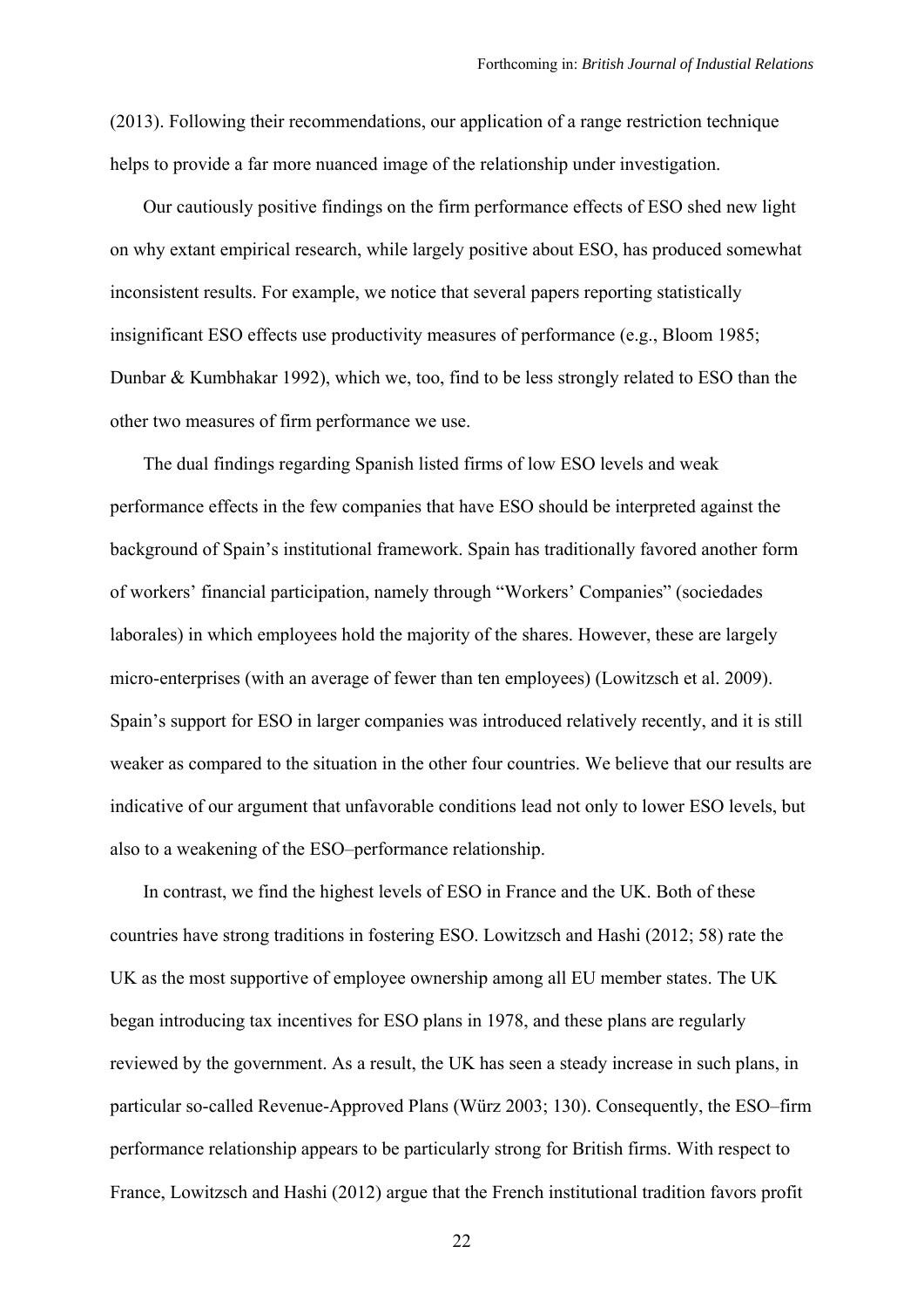sharing (with respect to which they rate France as the most favorable country in Europe). However, as most profit sharing in France is share-based, this support for profit sharing also indirectly favors ESO.

According to our findings, Italy and Germany have medium levels of employee share ownership, as compared to the UK and France on the one hand, and Spain on the other. In particular with respect to Germany, Lowitzsch and Hashi (2012) argue that although tax incentives for ESO are in place, they are overly restrictive, thus preventing a more widespread use of ESO. In particular, German codetermination law (§87 Section 1 No. 10 *Betriebsverfassungsgesetz*) stipulates that the use of ESO plans for all but executive employees requires prior agreement by the Works Council. KPMG describes the use of ESO plans in Germany as "complex though doable", thus requiring significant time commitments and efforts (Steininger 2011). The hurdles to the initial introduction of ESO plans may also help explain why the initial performance effects of ESO in Germany turn out to be negative. In Italy, there are fiscal advantages (e.g., in terms of reduced corporate and income taxes and social security contributions) to employee share acquisitions however, there is a whole range of restrictive rules that effectively limit their benefits (see the report by Clifford Chance 2010; 113-124).

Overall, our results support our argument that country-specific institutional conditions (e.g., regulatory and fiscal regimes, cultural attitudes and so on) matter for *both* the adoption *and* the effects of ESO (Pendleton et al. 2001; Poutsma 2001; Poutsma & de Nijs 2003;). We thus caution against transferring the results found in a particular country to geographies characterized by different institutional settings.

Our study has several limitations that should be addressed in future research. First, our sample only includes large and medium-sized listed companies, whose share of employee ownership is typically small. We believe the dynamics of ESO are quite different in stockmarket listed companies with large employee ownership stakes, and in smaller firms. Future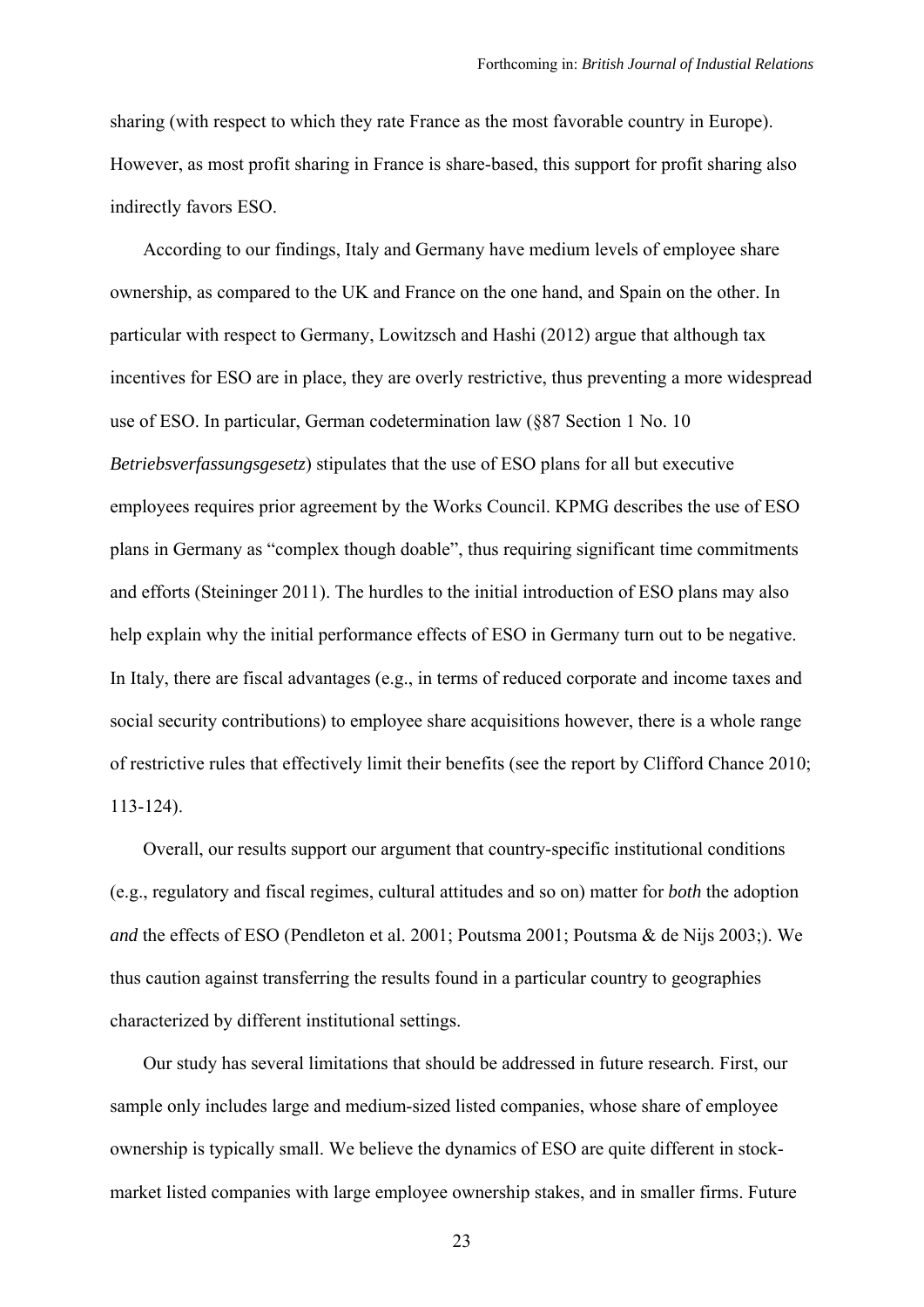research should explore the performance effects of ESO in such firms. Second, we use estimates of absolute ESO levels provided by EFES on the basis of companies' payment transactions with their employees reported in the audited financial statements. While the information basis on which EFES draws is strong, there is the possibility that these estimates may misrepresent the true level of ESO, i.e., ESO flows recorded in IFRS2 statements do not necessarily turn into ESO stocks. Also, we only have information on overall ESO levels per firm, but not on the *distribution* of ownership rights among employees. Whether only a small group of employees holds large stakes in the firm or all employees hold relatively small stakes may influence the effect of share ownership on employee attitudes and behaviors, corporate governance, and ultimately, firm performance. Future research should focus on the governance implications of ESO, using multiple data sources.

Third, and related to the point above, we do not have much information on the way ESO was implemented, nor do we know if it was introduced along with other human resource management (HRM) policies. Given the importance of complementarities among HRM practices (Ichniowski et al. 1997; Laursen & Foss 2003), research should take into account the consequences of ESO and other HRM policies used in conjunction.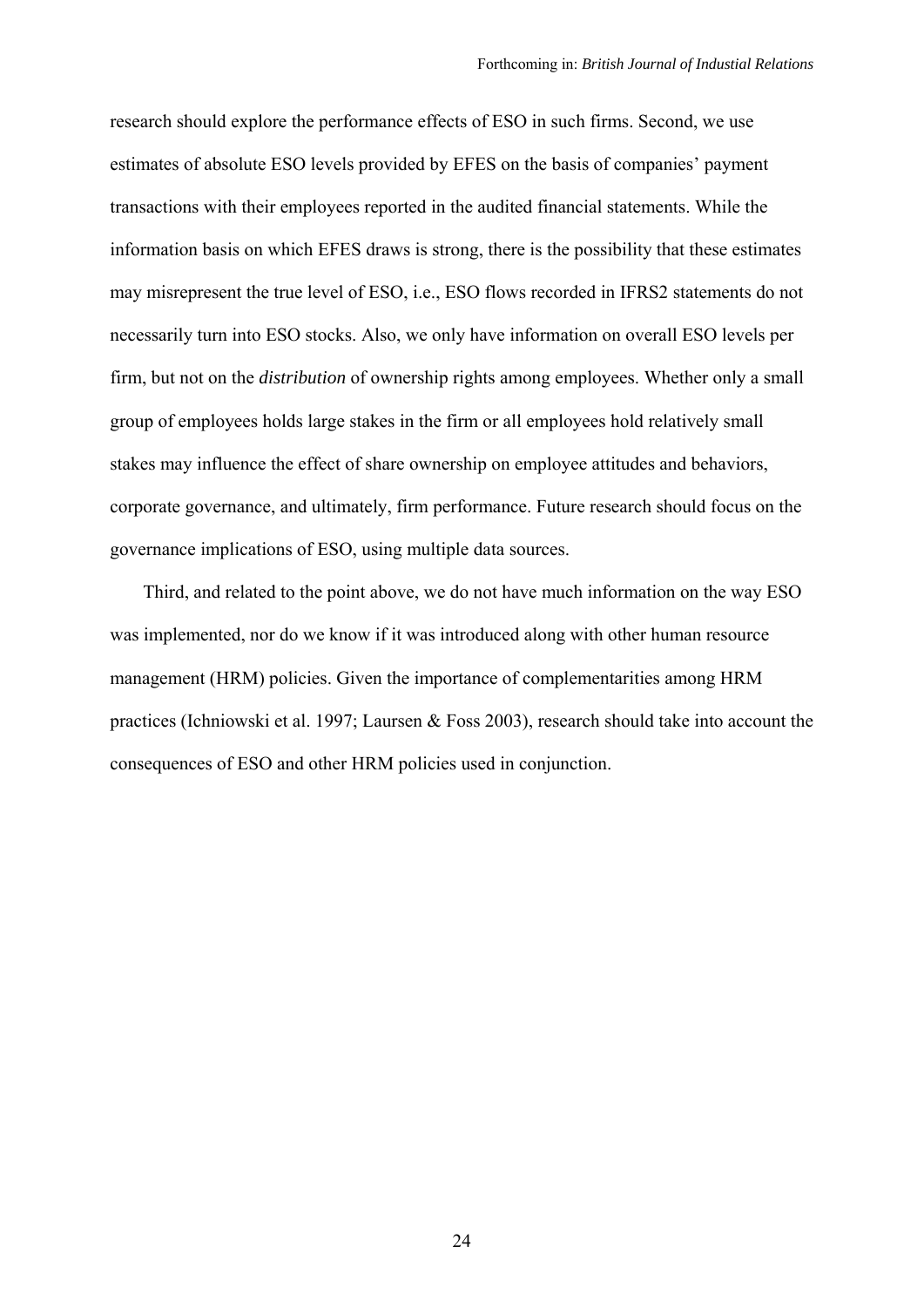#### **REFERENCES**

- Alchian, A. and Demsetz, H. (1972). 'Production, Information Costs, and Economic Organization'. *Quarterly Journal of Economics*, 90: 599-617.
- Aubert, N., Lapied, A. and Rousseau, P. (2011). 'Employee Ownership: Management Entrenchment vs Reward Management'. *Université de la Méditerranée Working Paper*.
- Baltagi, B.H. (2008). *Econometric Analysis of Panel Data*. Chichester, UK: Wiley.
- Barney, J.B. (1990). 'Employee Stock Ownership and the Cost of Equity in Japanese Electronics Firms'. *Organization Studies*, 11(3): 353-372.
- Bell, L. and Kruse, D.L. (1995). *Evaluating ESOPs, profit sharing, and gainsharing in U.S. industries: Effects on worker and firm performance*. Washington, D.C.: Office of the American Workplace, U.S. Department of Labor.
- Ben-Ner, A. (1988). 'Comparative Empirical Observations on Worker-owned and Capitalist Firms'. *International Journal of Industrial Organization*, 6: 7-31.
- Blasi, J., Conte, M. and Kruse, D.L. (1996). 'Employee Stock Ownership and Corporate Performance among Public Companies'. *Industrial and Labor Relations Review*, 50(1): 60-78.
- Blasi, J., Kruse, D.L. and Markowitz, H.M. (2010). 'Risk and Lack of Diversification under Employee Ownership and Shared Capitalism'. In D.L. Kruse, R.B. Freeman and J.R. Blasi (Eds.), *Shared Capitalism at Work: Employee Ownership, Profit and Gain Sharing, and Broad-Based Stock Options* (pp. 105-136). Chicago, IL: The University of Chicago Press.
- Bloom, S.M. (1985). *Employee Ownership and firm performance*. Unpublished doctoral dissertation, Department of Economics, Harvard University, Boston.
- Boatright, J.R. (2004). 'Employee Governance and the Ownership of the Firm'. *Business Ethics Quarterly*, 14(1): 1-21.
- Bonin, J.P., Jones, D.C. and Putterman, L. (1993). 'Theoretical and Empirical Studies of Producer Cooperatives: Will Ever the Twain Meet?' *Journal of Economic Literature*, 31: 1290-1320.
- Bowerman, B.L. and O'Connell, R.T. (1990). *Linear Statistical Models: An Applied Approach*. Belmont, CA: Duxbury.
- Bradley, K., Estrin, S. and Taylor, S. (1990). 'Employee Ownership and Company Performance'. *Industrial Relations*, 29(3): 385-402.
- Brown, J.R., Liang, N. and Weisbenner, S. (2006). '401(k) Matching Contributions in Company Stock: Costs and Benefits for Firms and Workers'. *Journal of Public Economics*, 90: 1315- 1346.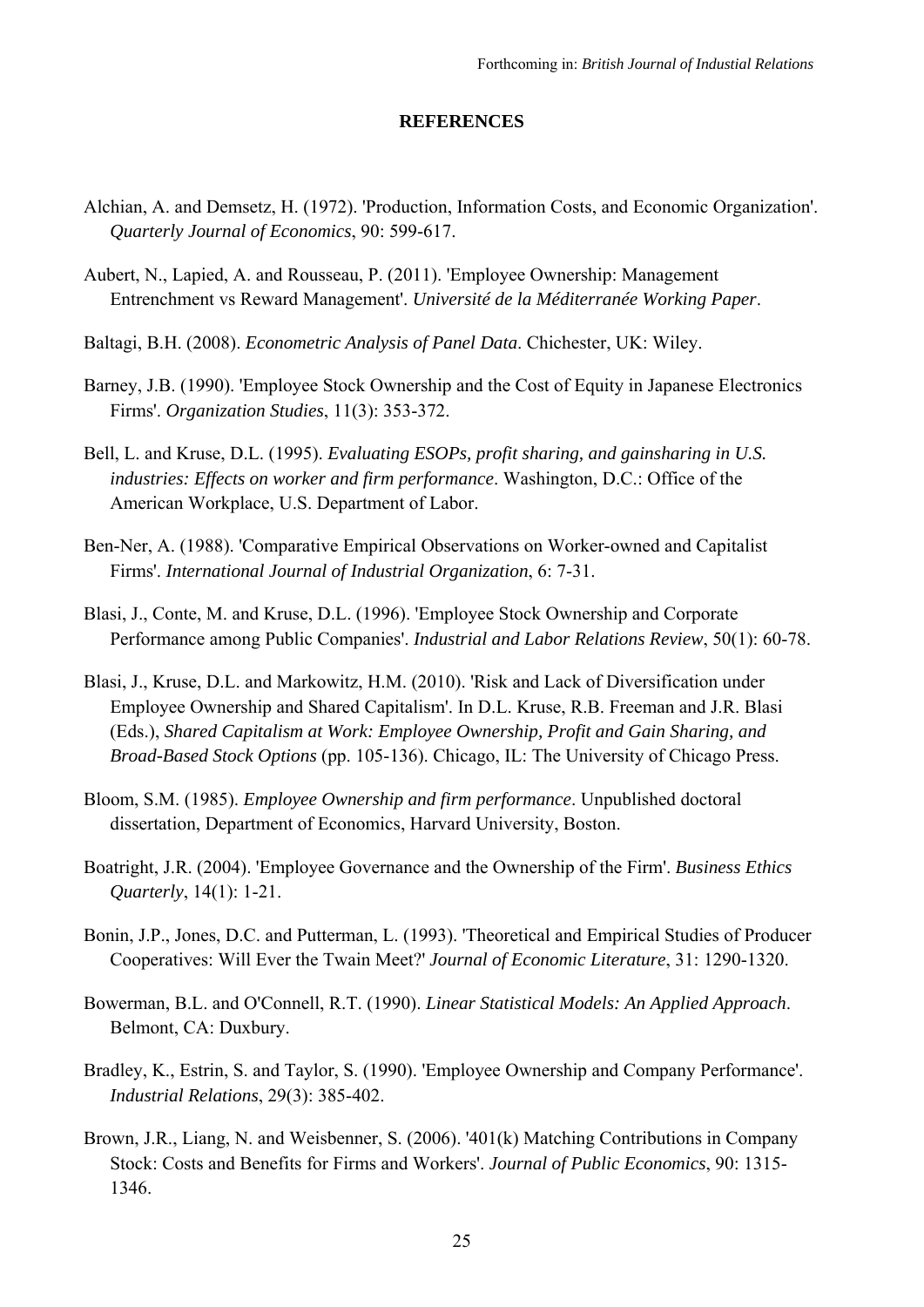- Cameron, A.C. and Trivedi, P.K. (2009). *Microeconometrics Using Stata*. College Station, TX: Stata Press.
- Chaplinsky, S., Niehaus, G. and Van de Gucht, L. (1998). 'Employee Buyouts: Causes, Structure, and Consequences'. *Journal of Financial Economics*, 48: 283-332.
- Clifford Chance LLP (2010). *Employee Share Plans in Europe and the USA*. London: September 2010.
- Commission of the European Communities (1997). *Report from the Commission: PEPPER II Promotion of Participation by Employed Persons in Profits and Enterprise Results (Including Equity Participation) in Member States.* Brussels: COM(96)697 final.
- Conte, M.A. and Svejnar, J. (1988). 'Productivity Effects of Worker Participation in Management, Profit-Sharing, Worker Ownership of Assets and Unionization in U.S. Firms'. *International Journal of Industrial Organization*, 6: 139-151.
- Conte, M.A., Blasi, J., Kruse, D.L. and Jampani, R. 1996. 'Financial Returns of Public ESOP Companies: Investor Effects vs. Manager Effects'. *Financial Analysts Journal*, 52(4): 51-61.
- Conyon, M., Peck, S. and Read, L. (2001). 'Performance Pay and Corporate Structure in UK Firms'. *European Management Journal*, 19(1): 73-82.
- Davidson, W.N. and Worrell, D.L. (1994). 'ESOP's Fables: The Influence of Employee Stock Ownership Plans on Corporate Stock Prices and Subsequent Operating Performance'. *Human Resource Planning*, 17(4): 69-87.
- Deloitte (2007). *Share-based Payments. A Guide to IFRS2*. An IAS Plus Guide. London et al., June 29, 2007. Downloaded from www.iasplus.com/en/publications/global/guides/pub1349.
- Dow, G.K. (2003). *Governing the Firm*. Cambridge, Mass.: Cambridge University Press.
- Dow, G.K. and Putterman, L. 2000. 'Why Capital Suppliers (Usually) Hire Workers: What We Know and What We Need to Know'. *Journal of Economic Behavior & Organization*, 43: 319- 336.
- Dunbar, A.E. and Kumbhakar, S.C. (1992). 'An Empirical Investigation of the Association of Productivity with Employee Stock Ownership Plans'. *Journal of the American Taxation Association*, *14*(1), 22-38.
- Estrin, S., Jones, D.C. and Svejnar, J. 1987. 'The Productivity Effects of Worker Participation: Producer Cooperatives in Western Economics'. *Journal of Comparative Economics*, 11: 40-61.
- European Federation of Employee Share Ownership (EFES). (2009). *Annual Economic Survey of Employee Ownership in European Countries 2009*.
- Faleye, O., Mehrotra, V. and Morck, R. (2005). 'When Labor Has a Voice in Corporate Governance'. *National Bureau of Economic Research Working Paper No. 11254.*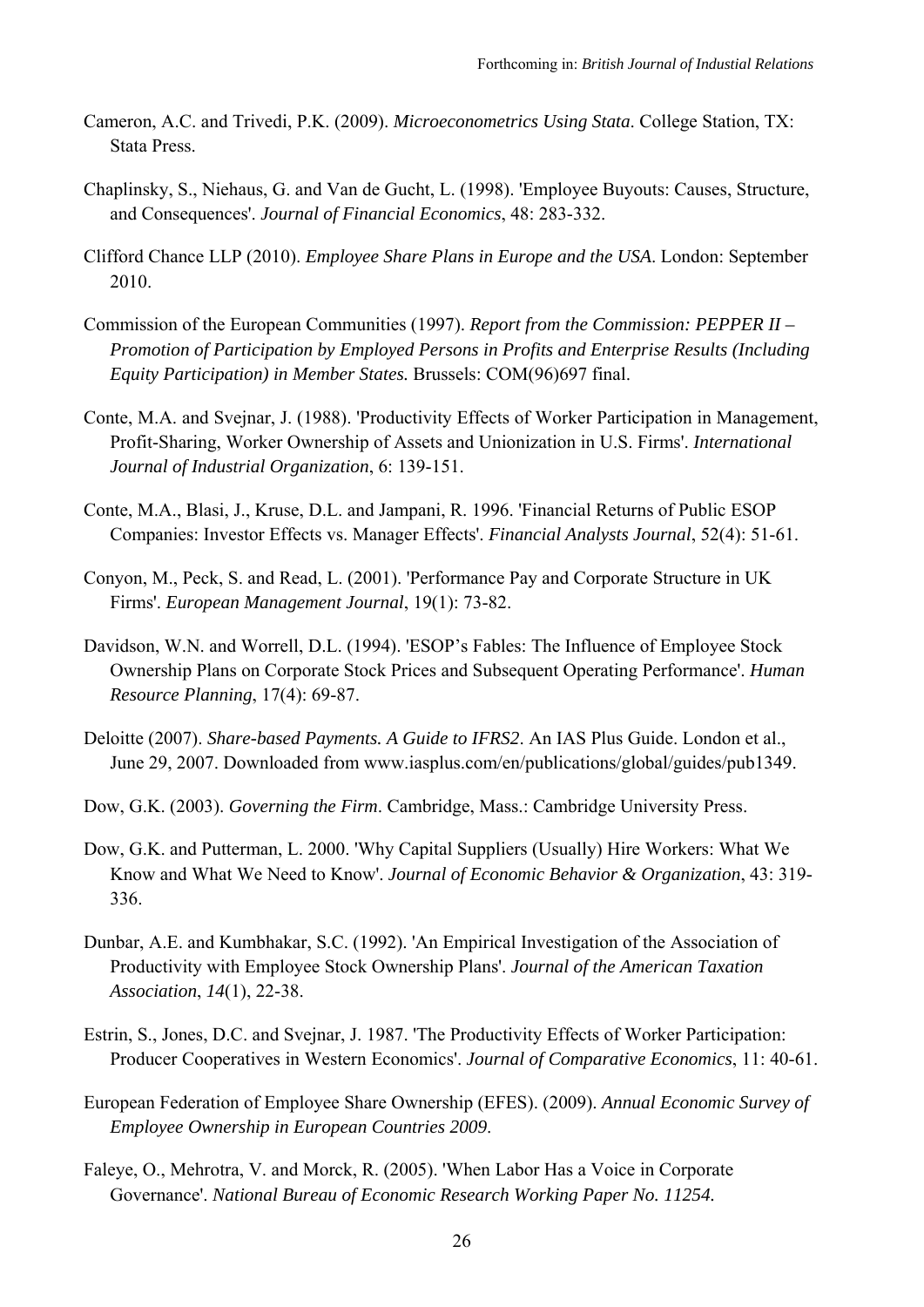- Fama, E.F. and Jensen, M.C. (1983). 'Separation of Ownership and Control'. *Journal of Law & Economics*, 26: 301-325.
- Festing, M., Groening, Y., Kabst, R. and Weber, W. (1999). 'Financial Participation in Europe Determinants and Outcomes'. *Economic and Industrial Democracy*, 20(2): 295-329.
- Fisher, F.M. and McGowan, J.J. (1983). 'On the Misuse of Accounting Rates of Return to Infer Monopoly Profits'. *American Economic Review*, 73: 82-97.
- Freeman, S.F. (2007). 'Effects of ESOP adoption and Employee Ownership: Thirty years of Research and Experience'. *Working Paper no. 07-01*, Organizational Dynamics Programs, University of Pennsylvania, Philadelphia.
- Freeman, R.B., Kruse, D.L. and Blasi, J.R. (2010). 'Worker Responses to Shirking under Shared Capitalism'. In D.L. Kruse, R.B. Freeman and J.R. Blasi (Eds.), *Shared Capitalism at Work: Employee Ownership, Profit and Gain Sharing, and Broad-Based Stock Options* (pp. 77-104). Chicago, IL: The University of Chicago Press.
- French, J.L. (1987). 'Employee Perspectives on Stock Ownership: Financial Investment or Mechanism of Control?' *Academy of Management Review*, 12(3): 427-435.
- Gamble, J.E. (1998). 'ESOPs: Financial Performance and Federal Tax Incentives'. *Journal of Labor Research*, 19(3): 529-541.
- Gates, J. (1998). *The Ownership Solution. Toward a Shared Capitalism for the 21<sup>st</sup> Century.* London: Penguin.
- Greene, W.H. (2008). *Econometric Analysis*. Upper Saddle River, NJ: Prentice Hall.
- Guedri, Z. and Hollandts, X. (2008). 'Beyond Dichotomy: The Curvilinear Impact of Employee Ownership on Firm Performance'. *Corporate Governance*, 16(5): 460-474.
- Hansmann, H. (1996). *The Ownership of Enterprise*. Cambridge, Mass.: Belknap Press of Harvard University Press.
- Holmstrom, B. and Milgrom, P. (1991). 'Multitask Principal-Agent Analyses: Incentives Contracts, Asset Ownership, and Job Design'. *Journal of Law, Economics and Organization*, 7: 24-52.
- Hsiao, C. (2003). *Analyis of Panel Data*. Cambridge: University Press.
- Ichniowski, C., Shaw, K. and Prennushi, G. (1997). 'The Effects of Human Resource Management Practices on Productivity: A Study of Steel Finishing Lines'. *American Economic Review*, 87: 291-313.
- Jensen, M.C. and Meckling, W.H. (1976). 'Theory of the Firm: Managerial Behavior, Agency Costs and Ownership Structure'. *Journal of Financial Economics*, 3: 305-360.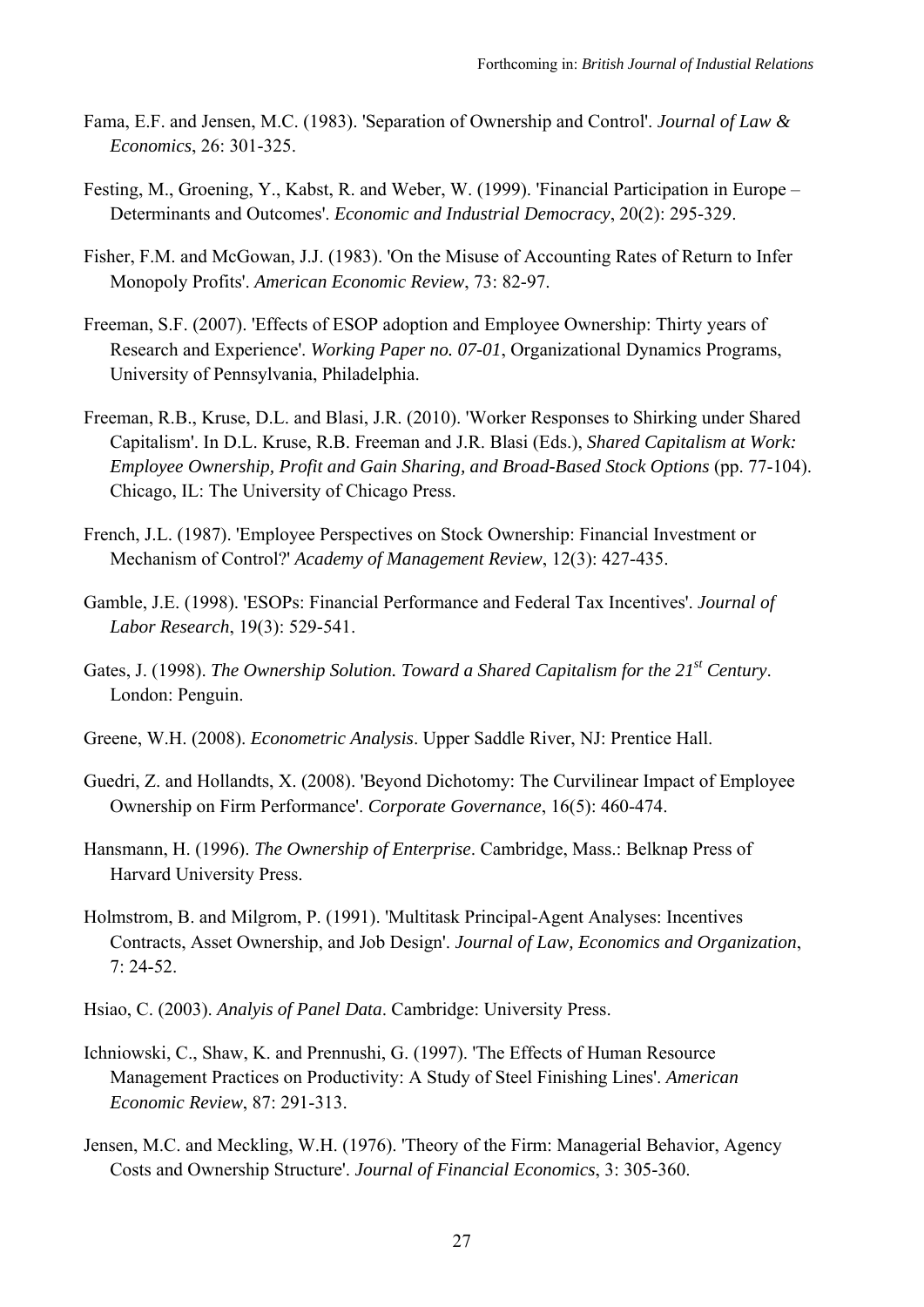- Jensen, M.C. and Meckling, W.H. (1979). 'Rights and Production Functions: An Application to Labor Managed Firms and Codetermination'. *Journal of Business*, 52: 469-506.
- Jones, D.C. and Kato, T. (1995). 'The Productivity Effects of Employee Stock-Ownership Plans and Bonuses: Evidence from Japanese Panel Data'. *The American Economic Review*, 85(3): 391-414.
- Kabst, R., Matiaske, W. and Schmelter, A. (2006). 'Financial Participation in British, French and German Organizations: A Neoinstitutionalist Perspective'. *Economic and Industrial Democracy*, 27: 565-585.
- Kalmi, P., Pendleton, A. and Poutsma, E. (2005). 'Financial Participation and Performance in Europe'. *Human Resource Management Journal*, 15(4): 54-67.
- Kardas, P., Keogh, J. and Scharf, A. (1998). *Wealth and Income Consequences of Employee Ownership.* National Center for Employee Ownership.
- Keeling, J.M. (2007): 'Back to the Future'. *ESOP Report*, December 2007: 2-12.
- Kennan, J. and Wilson, R. (1993). 'Bargaining with Private Information'. *Journal of Economic Literature*, 31: 45-104.
- Kim, E.H. and Ouimet, P. (2010)*. '*Employee Capitalism or Corporate Socialism? Broad-Based Employee Stock Ownership'. *Paper presented at the American Finance Association, 2010.*
- Kimberly, J.R. (1976). 'Organizational Size and the Structuralist Perspective: A Review, Critique, and Proposal'. *Administrative Science Quarterly*, 21: 571-597.
- Kramer, B. (2010). 'Employee ownership and participation effects on outcomes in firms majority employee-owned through employee stock ownership plans in the US'. *Economic and Industrial Democracy*, *31*, 449-476.
- Kruse, D.L. and Blasi, J.R. (1997). 'Employee Ownership, Employee Attitudes, and Firm Performance: A Review of the Evidence'. In D. Lewin, D.J.B. Mitchell and M.A. Zaidi (Eds.), *The Human Resource Management Handbook* (Part I, pp. 113-151). Greenwich, CT: JAI Press.
- Kumbhakar, S.C. and Dunbar, A.E. (1993). 'The elusive ESOP-productivity link. Evidence from U.S. firm-level data'. *Journal of Public Economics*, *52*, 273-283.
- Laursen, K. and Foss, N. J. (2003). 'New Human Resource Management Practices, Complementarities and Their Impact on Innovation Performance'. *Cambridge Journal of Economics*, 27: 243-264.
- Lewellen, W.G. and Badrinath, S.G. (1997). 'On the Measurement of Tobin's q'. *Journal of Financial Economics*, 44(1): 77-122.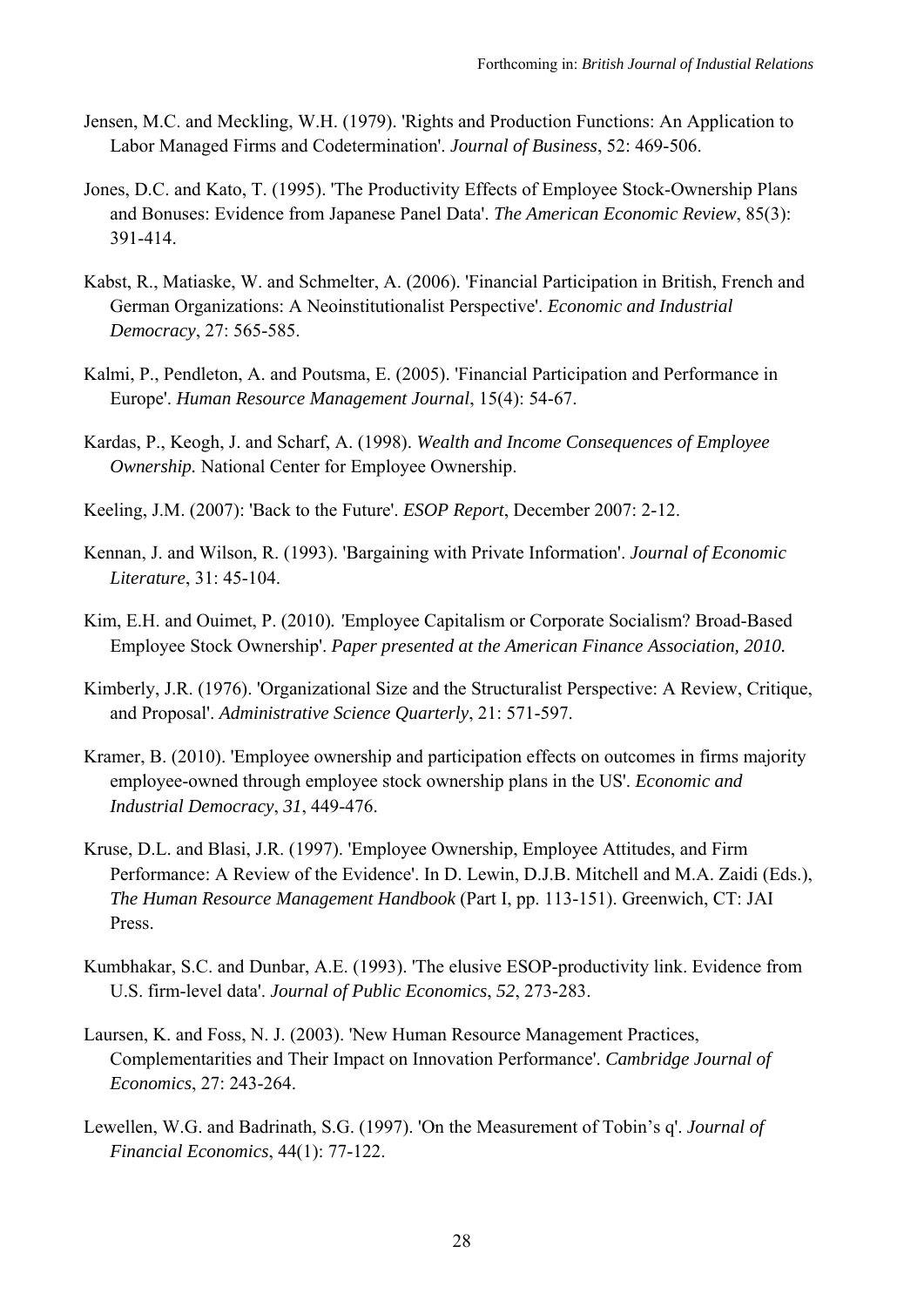- Livingston, D.T. and Henry, J.B. (1980). 'The Effect of Employee Stock Ownership Plans on Corporate Profits'. *The Journal of Risk and Insurance*, 47(3): 491-505.
- Long, R.J. (1980). 'Job Attitudes and Organizational Performance under Employee Ownership'. *Academy of Management Journal*, 23(4): 726-737.
- Lowitzsch, J. (2006). *The PEPPER III Report: Promotion of Employee Participation in Profits and Enterprise Results in the New Member and Candidate Countries of the European Union.*  Rome and Berlin: Inter-University Centre, Free University of Berlin.
- Lowitzsch, J. and Hashi, I. (2012). *Employee Financial Participation in Companies' Proceeds*. Brussels: European Union, Directorate-General for Internal Policies, Policy Department A, Economic and Scientific Policy.
- Lowitzsch, J., Hashi, I. and Woodward, R. (eds.) (2009). *The PEPPER IV Report: Benchmarking of Employee Participation in Profits and Enterprise Results in the Member and Candidate Countries of the European Union*. Berlin.
- Lu, W., Reising, J. and Stohs, M.H. (2007). 'Managerial Turnover and ESOP Performance'. *Quarterly Journal of Business & Economics*, 46(1): 3-19.
- Myers, R. (1990). *Classical and Modern Regression with Applications*, Boston, MA: Duxbury.
- Nalbantian, H. (1987). *Incentives, cooperation, and risk sharing; Economic and psychological perspectives on employment contracts*. Totowa, N.J.: Rowman & Littlefield.
- National Center for Employee Ownership (NCEO). (2010). *A Brief Overview of Employee Ownership in the U.S*. from www.nceo.org, download 06/11/2010.
- Osborne, J. (2007). 'Good in Principle'. *Accountancy Magazine*, November 2007: 74-75.
- Pagano, M., Panetta, F. and Zingales, L. (1998). 'Why Do Companies Go Public? An Empirical Analysis'. *Journal of Finance*, 53(1): 27-64.
- Park, R., Kruse, D.L.and Sesil, J. (2004). 'Does Employee Ownership Enhance Firm Survival?' In V. Pérotin & A. Robinson (eds.), *Employee Participation, Firm Performance and Survival,*  Vol. 3. Advances in Economic Analysis of Participatory and Labor-Managed Firms.Greenwich, CT: JAI Press
- Park, S. and Song, M.H. (1995). 'Employee Stock Ownership Plans, Firm Performance, and Monitoring by Outside Blockholders'. *Financial Management*, 24(4): 52-65.
- Pendleton, A., Poutsma, E., Van Ommeren, J. and Brewster, C. (2001). *Employee Share Ownership and Profit Sharing in the European Union*. European Foundation for the Improvement of Living and Working Conditions. Luxembourg:Office for Official Publications of the European Commissions.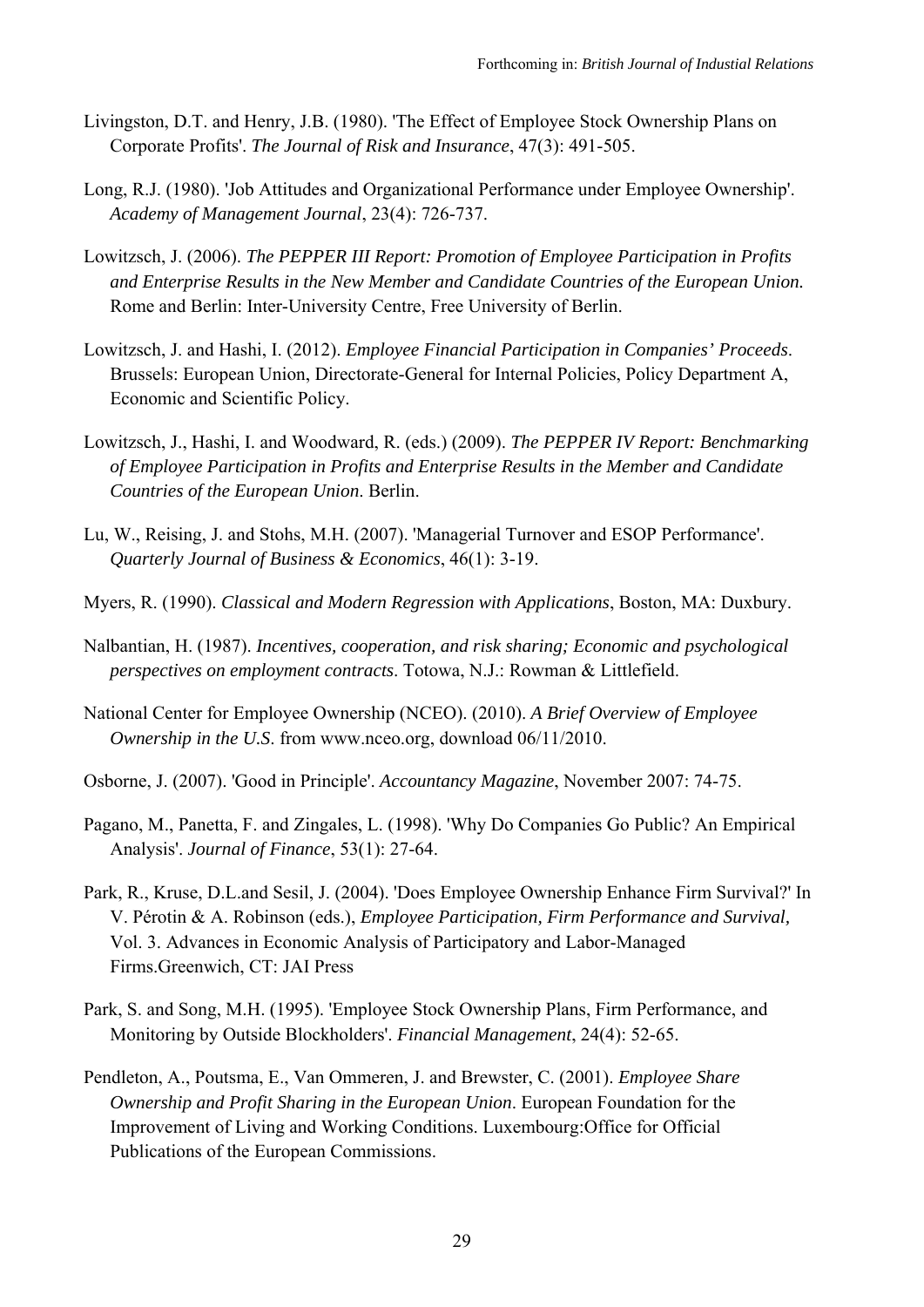- Pierce, J.L., Kostova, T. and Dirks, K.T. (2001). 'Toward a Theory of Psychological Ownership in Organizations'. *Academy of Management Review*, 26(2): 298-310.
- Pierce, J.R. and Aguinis, H. (2013). 'The Too-Much-of-a-Good-Thing Effect in Management'. *Journal of Management*, 39(2): 313-338.
- Poutsma, E. (2001). *Recent Trends in Employee Financial Participation in the European Union*. Luxembourg: Office for Official Publications of the European Commissions.
- Poutsma, E. and de Nijs, W. (2003). 'Broad-Based Employee Financial Participation in the European Union'. *International Journal of Human Resource Management*, 14(6): 863-892.
- Pugh, W.N., Jahera, J.S. and Oswald, S. (1999). 'ESOPs, Take-Over Protection, and Corporate Decision-Making'. *Journal of Economics and Finance*, 23(2): 170-185.
- Putterman, L. (1993). 'Ownership and the Nature of the Firm'. *Journal of Comparative Economics*, 17: 243-263.
- Quarrey, M. and Rosen, C. (1993). *Employee Ownership and Corporate Performance*. Oakland, CA: National Center for Employee Ownership.
- Rauh, J. (2006). 'Own Company Stock in Defined Contribution Pension Plans: A Takeover Defense?' *Journal of Financial Economics*, 81(2): 379-410.
- Richard, P.J., Devinney, T.M., Yip, G.S. and Johnson, G. (2009). 'Measuring Organizational Performance: Towards Methodological Best Practice'. *Journal of Management*, 35(3): 718- 804.
- Richardson, R. and Nejad, A. (1986). 'Employee Share Ownership Schemes in the UK an Evaluation'. *British Journal of Industrial Relations*, 24(2): 233-250.
- Richter, A. and Schröder, K. (2008). 'Determinants and Performance Effects of the Allocation of Ownership Rights in Consulting Firms'. *Journal of Organizational Behavior*, 29(6): 1049- 1074.
- Robinson, A.M. and Zhang, H. (2005). 'Employee Share Ownership: Safeguarding Investments in Human Capital'. *British Journal of Industrial Relations*, 43(3): 469-488.
- Rosen, C., Case, J. and Staubus, M. (2005). *Equity: Why Employee Ownership Is Good for Business*. Boston (Mass.): Harvard Business School Press.
- Rosen, C. and Quarrey, M. (1987). 'How Well Is Employee Ownership Working?' *Harvard Business Review*, 65: 126-130.
- Rousseau, D. and Shperling, Z. (2003). 'Pieces of the Action: Ownership and the Changing Employment Relationship'. *Academy of Management Review*, 28(4): 533-570.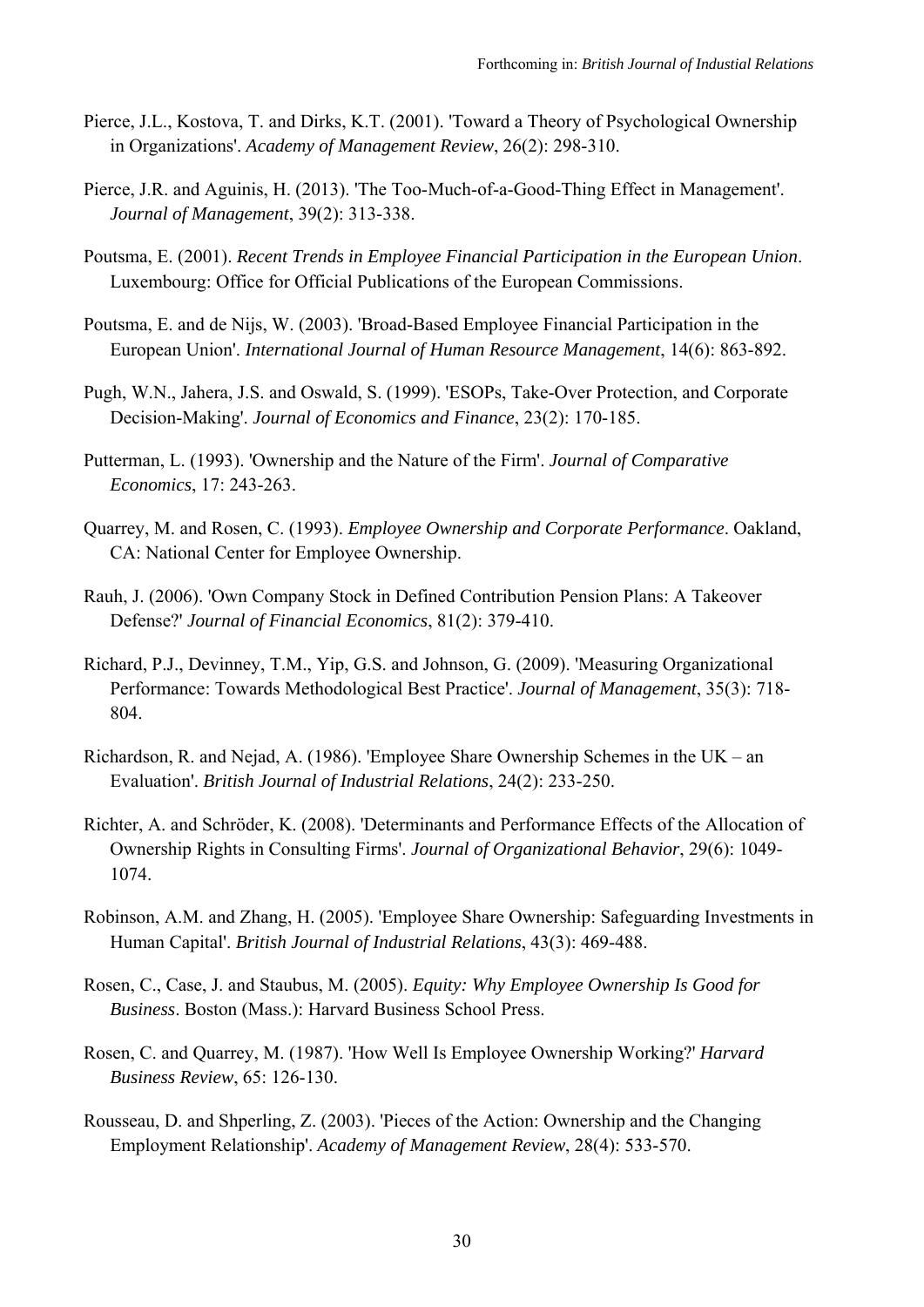- Sappington, D.E.M. (1991). 'Incentives in Principal-Agent Relationships'. *Journal of Economic Perspectives*, 5(2): 45-66.
- Schlicht, E. and von Weizsäcker, C.C. (1977). 'Risk Financing in Labor Managed Economies: The Commitment Problem'. *Zeitschrift für die gesamte Staatswissenschaft*, 133: 53-66.
- Sengupta, S., Whitfield, K. and McNabb, B. (2007). 'Employee Share Ownership and Performance: Golden Path or Golden Handcuffs?' *International Journal of Human Resource Management*, 18(8): 1507-1538.
- Sirmon, D.G. and Hitt, M.A. (2009). 'Contingencies within Dynamic Managerial Capabilities: Interdependent Effects of Resource Investment and Deployment on Firm Performance'. *Strategic Management Journal*, 30: 1375-1394.
- Smith, K. and Luesby, J. (2009). 'Share … and Share Alike?' *Accountancy Magazine*, August 2009: 64-65.
- Steininger, R. (2011). 'Komplexe Herausforderung aber machbar'. *Going Public Magazin, Special Edition: Mitarbeiterbeteiligung. Vom Mitabeiter zum Mitunternehmer.* October 2011: 14-17.
- Stevens, J.L. (1990). 'Tobin's *q* and the Structure-Performance Relationship: Comment'. *American Economic Review*, 80(3): 618-623.
- Stibbe, M. (2005). 'Seeing Through Transparency'. *Employee Benefits*, October 2005: 14.
- Stice, J.D., Stice, E.K. and Skousen, F. (2009). *Intermediate Accounting*. 17<sup>th</sup> edition, Cincinnati (OH): South-Western College Publishing.
- Uvalić, M. (1991). *The PEPPER Report: Promotion of Employee Participation in Profits and Enterprise Results in the Member States of the European Union.* Supplement 3/91 to the brochure "Social Europe". Luxembourg: Office for Publications of the European Communities.
- Weygandt, J.J., Kimmel, P.D. and Kieso, D.E. (2015). *Financial Accounting: IFRS edition*. John Wiley & Sons.
- Würz, S. (2003). *European Stock-Taking on Models of Employee Financial Participation. Results of Ten Case Studies*. Wiesbaden: Dr. Dr. Heissmann GmbH.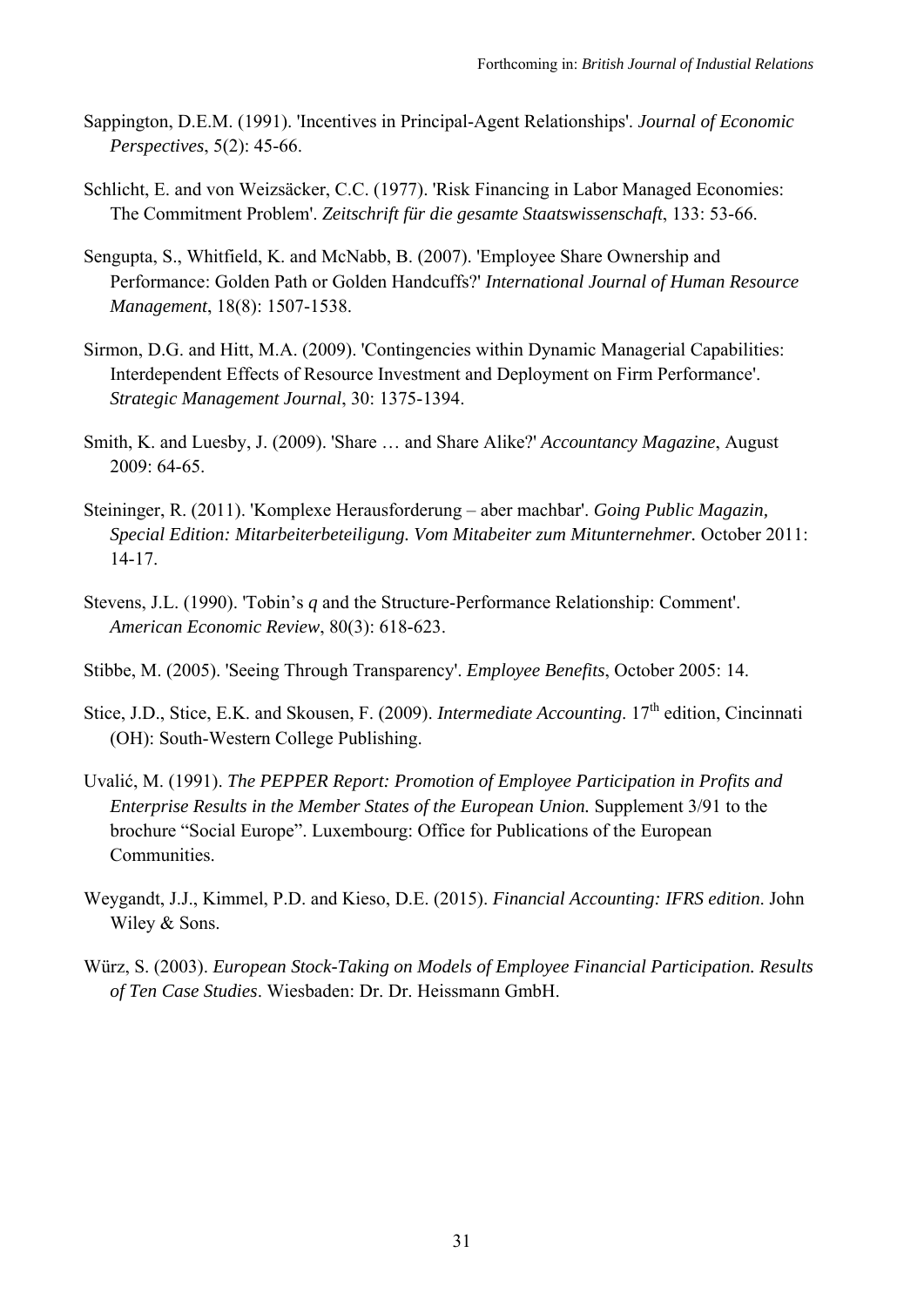# **Table 1: Descriptive Statistics**

|                              | <b>Firms with ESO</b> |                  |            | <b>Firms without ESO</b> |                  |            |  |
|------------------------------|-----------------------|------------------|------------|--------------------------|------------------|------------|--|
| <b>Variables</b>             | <b>Median</b>         | Min              | <b>Max</b> | <b>Median</b>            | Min              | <b>Max</b> |  |
| <b>Tobin's Q</b>             | .620                  | $\boldsymbol{0}$ | 31.6       | .510                     | .01              | 55.18      |  |
| RoA                          | 6.160                 | $-148.84$        | 104.66     | 5.395                    | $-63.62$         | 104.48     |  |
| Sales/employee               | .204                  | $\boldsymbol{0}$ | 12.838     | .254                     | $\boldsymbol{0}$ | 8.258      |  |
| <b>Employees</b>             | 4,278                 | $\tau$           | 561,876    | 1,974                    | $\boldsymbol{0}$ | 136,931    |  |
| Capital/employee             | .257                  | .006             | 97.987     | .355                     | .012             | 138.612    |  |
| Leverage                     | .229                  | $\boldsymbol{0}$ | 3.100      | .261                     | $\boldsymbol{0}$ | .949       |  |
| <b>Market capitalization</b> | 738                   | $\overline{2}$   | 125,762    | 342                      | $\overline{7}$   | 37,619     |  |

*N*=3,345 for all variables except for *RoA* (*N*=3,327).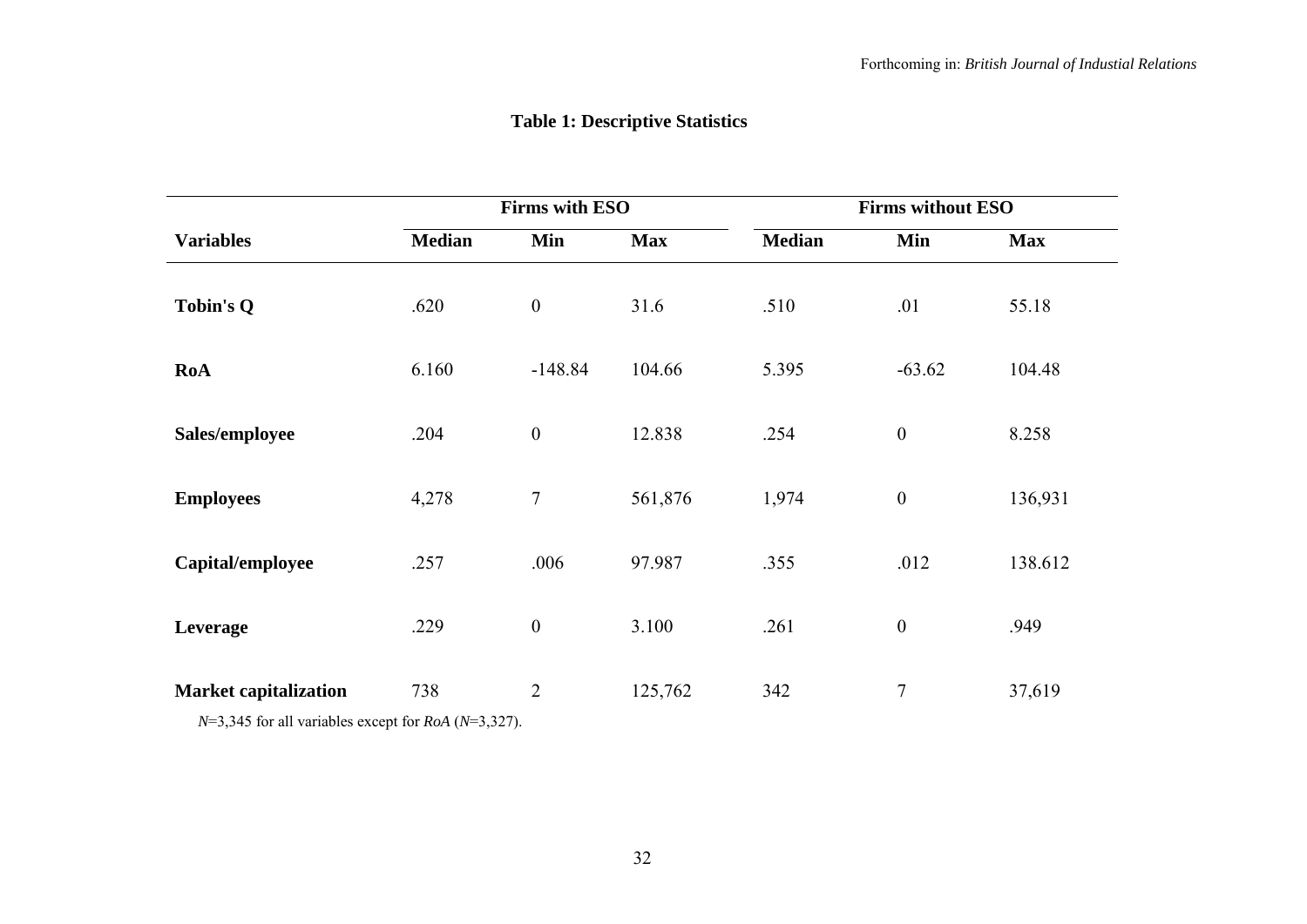|  |  |  | <b>Table 2: Correlations</b> |
|--|--|--|------------------------------|
|--|--|--|------------------------------|

|                                   |             |            |             | $\boldsymbol{4}$ | 5           | $\mathbf o$ |        |
|-----------------------------------|-------------|------------|-------------|------------------|-------------|-------------|--------|
| 1. Log(Tobin's $Q$ )              | 1.0000      |            |             |                  |             |             |        |
| 2. $Log(RoA)$                     | $.5551***$  | 0000.1     |             |                  |             |             |        |
| 3. Log(sales per employee)        | $-1644***$  | $-1097***$ | 1.0000      |                  |             |             |        |
| <b>4.</b> Log( <i>firm size</i> ) | $-2329***$  | $-1209***$ | $-3189***$  | 1.0000           |             |             |        |
| 5. Log(leverage)                  | $-.3507***$ | $-1326***$ | $.0622***$  | $.1235***$       | 1.0000      |             |        |
| <b>6.</b> Log( <i>ESO</i> share)  | $.0401*$    | .0182      | $-.0969***$ | $.1970***$       | $-.0710***$ | 1.0000      |        |
| 7. Log(capital per employee)      | $-.2638***$ | $-3109***$ | $.7148***$  | $-.3604***$      | $.1815***$  | $-1015***$  | 1.0000 |

Significance levels: \* $p \le 0.05$ ; \*\* $p \le 0.01$ ; \*\*\* $p \le 0.001$ . *N*= 3,345 for all variables except *RoA* (*N*=3,327)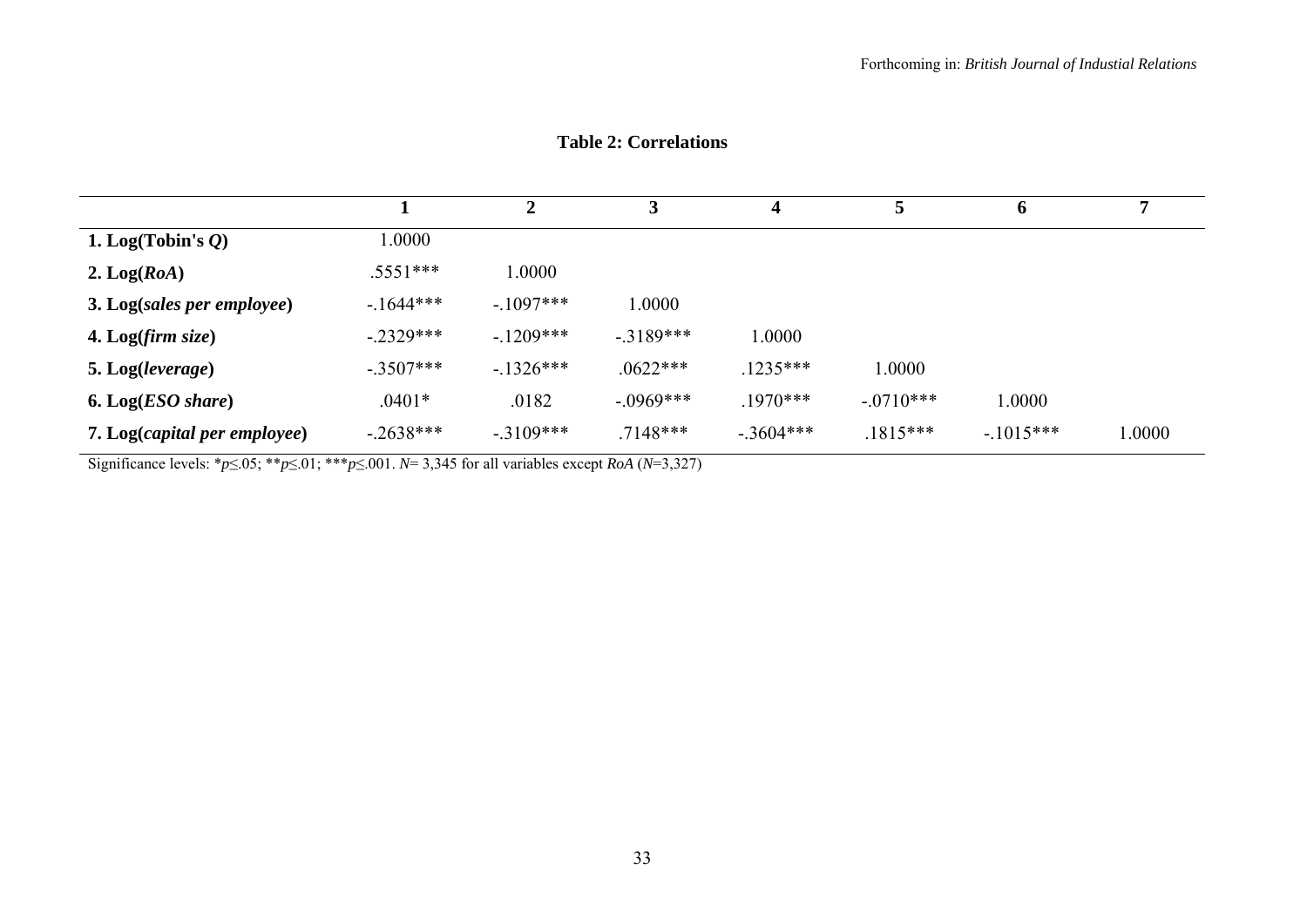|                            | Model 1 dependent variable: Tobin's O |                        |                         | Model 2 dependent variable: RoA |                        |                         | Model 3 dependent variable: sales per employee |                        |                         |
|----------------------------|---------------------------------------|------------------------|-------------------------|---------------------------------|------------------------|-------------------------|------------------------------------------------|------------------------|-------------------------|
|                            | 1.1                                   | $1.2\phantom{0}$       | 1.3                     | 2.1                             | 2.2                    | 2.3                     | 3.1                                            | 3.2                    | 3.3                     |
| Constant                   | $1.2074***$<br>(.0118)                | 1.2289***<br>(.0135)   | 1.2425***<br>(.0123)    | 2.9025***<br>(.0309)            | $2.9117***$<br>(.0303) | 2.9274***<br>(.0306)    | $.2370***$<br>(.0036)                          | $.2407***$<br>(.0039)  | $.2444***$<br>(.0041)   |
| Log (Firm size)            | $-0.0587***$<br>(.0007)               | $-.0600***$<br>(.0008) | $-0638***$<br>(.0007)   | $-0868***$<br>(.0026)           | $-0864***$<br>(.0024)  | $-0.0915***$<br>(.0026) | $-0091***$<br>(.0003)                          | $-.0090***$<br>(.0003) | $-0.095***$<br>(.0003)  |
| Log (Leverage)             | $-8017***$<br>(.0117)                 | $-7869***$<br>(.0131)  | $-7974***$<br>(.0126)   | $-.3970***$<br>(.0322)          | $-3794***$<br>(.0313)  | $-.3911***$<br>(.0301)  | $-1557***$<br>(.0035)                          | $-1514***$<br>(.0039)  | $-1458***$<br>(.0043)   |
| Log (Capital per employee) |                                       |                        |                         |                                 |                        |                         | $.3322***$<br>(.0028)                          | .3323***<br>(.0028)    | .3303***<br>(.0029)     |
| Spain <sup>a</sup>         | $.0182***$<br>(.0052)                 | .0066<br>(.0060)       | $.0272***$<br>(.0052)   | .0269<br>(.0164)                | .0158<br>(.0157)       | $.0466**$<br>(.0159)    | $-0.342***$<br>(.0022)                         | $-0.392***$<br>(.0025) | $-0.0398***$<br>(.0024) |
| France <sup>a</sup>        | $-0610***$<br>(.0045)                 | $-.0715***$<br>(.0052) | $-0844***$<br>(.0051)   | $-1230***$<br>(.0124)           | $-.1238***$<br>(.0127) | $-.1323***$<br>(.0133)  | $-0.0270***$<br>(.0016)                        | $-.0294***$<br>(.0017) | $-0.0296***$<br>(.0015) |
| Italy <sup>a</sup>         | $-1606***$<br>(.0045)                 | $-1564***$<br>(.0045)  | $-1531***$<br>(.0043)   | $-2890***$<br>(.0168)           | $-.2778***$<br>(.0178) | $-2723***$<br>(.0165)   | $-.0018$<br>(.0018)                            | $-.0025$<br>(.0023)    | $-.0012$<br>(.0020)     |
| UK <sup>a</sup>            | $.0639***$<br>(.0054)                 | $.0734***$<br>(.0056)  | $.0477***$<br>(.0060)   | $.1470***$<br>(.0121)           | $.1597***$<br>(.0116)  | $.1324***$<br>(.0116)   | $-0879***$<br>(.0015)                          | $-0845***$<br>(.0015)  | $-.0880***$<br>(.0013)  |
| $ESO (yes/no)^b$           | $.0570***$<br>(.0037)                 |                        |                         | $.0654***$<br>(.0123)           |                        |                         | $.0224***$<br>(.0014)                          |                        |                         |
| Log (ESO share)            |                                       | $.0515***$<br>(.0037)  |                         |                                 | $.0393***$<br>(.0057)  |                         |                                                | $.0171***$<br>(.0009)  |                         |
| 1st spline                 |                                       |                        | $.1692***$<br>(.0333)   |                                 |                        | .2204*<br>(.0978)       |                                                |                        | $-0712***$<br>(.0113)   |
| 2nd spline                 |                                       |                        | $.2436***$<br>(.0378)   |                                 |                        | $.3146***$<br>(.0838)   |                                                |                        | $.1897***$<br>(.0096)   |
| 3rd spline                 |                                       |                        | $.1917***$<br>(.0467)   |                                 |                        | .0663<br>(.0720)        |                                                |                        | $-.0529***$<br>(.0075)  |
| 4th spline                 |                                       |                        | $.0826**$<br>(.0273)    |                                 |                        | $.0954*$<br>(.0435)     |                                                |                        | $-.0229***$<br>(.0048)  |
| 5th spline                 |                                       |                        | $-0.0763***$<br>(.0059) |                                 |                        | $-.0834***$<br>(.0114)  |                                                |                        | $.0239***$<br>(.0019)   |
| Wald chi <sup>2</sup>      | $31,170***$                           | 26,749***              | 32,512***               | 8,481 ***                       | 11,287***              | 8,709***                | 41,112***                                      | 36,063***              | 39,255***               |

# **Table 3: Results of Random Effects Regressions**

N=3,345 for Model 1; N=2,673 for Model 2; N=3,345 for Model 3. Standard errors in parentheses. All regressions control for industry. Significance levels: \*p<.05, \*\*p<.01, \*\*\*p<.001.<br>"Naturally coded, reference category: G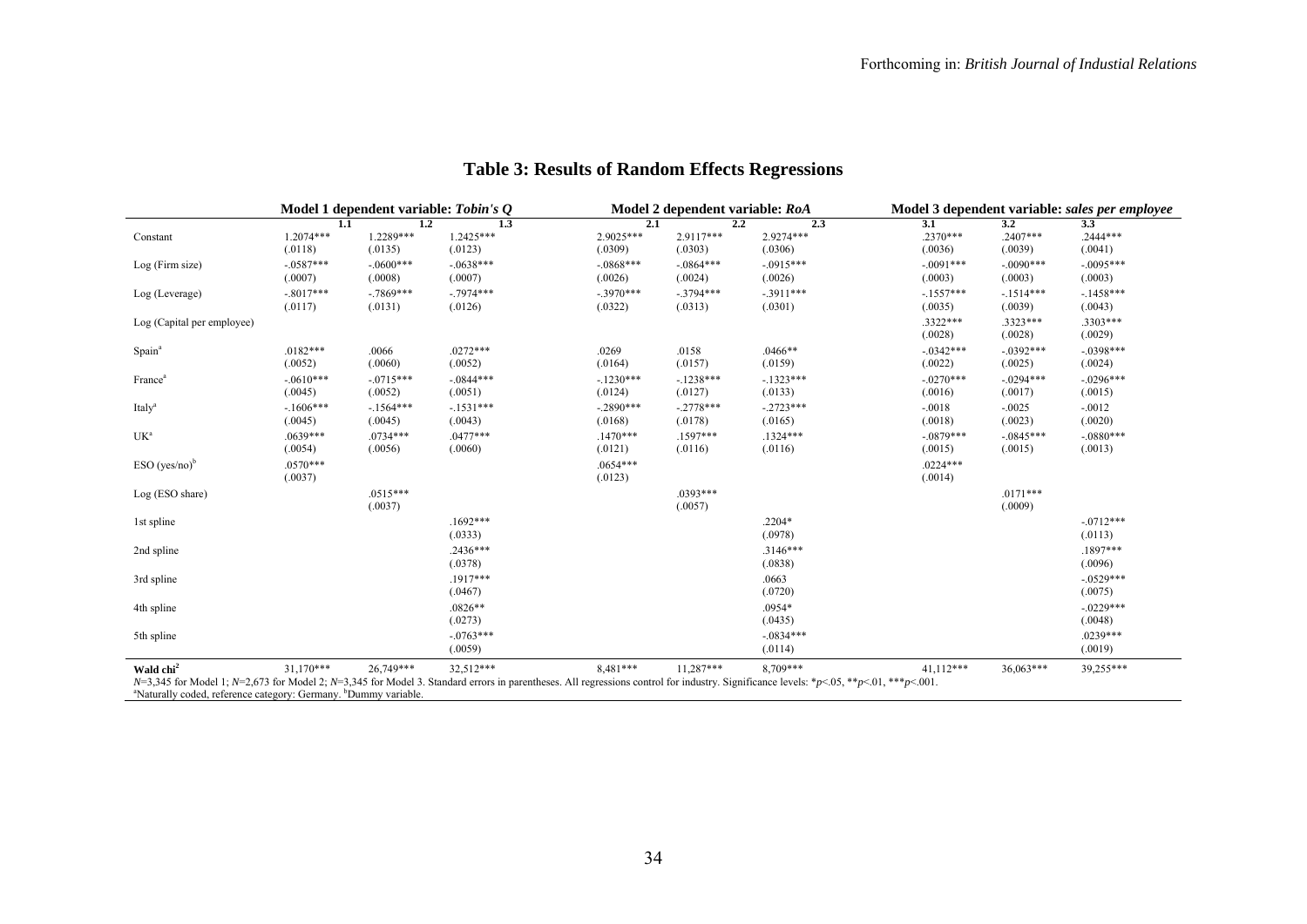

# **Figure 1a: Spline Regression on Tobin's** *Q*

Note: Numbers above the line denote coefficients. Significance levels: \*\*\**p*<.001.



# **Figure 1b: Spline Regression on** *RoA*

Note: Numbers above the line denote coefficients. Significance levels: \*\**p*<.01, \*\*\**p*<.001.